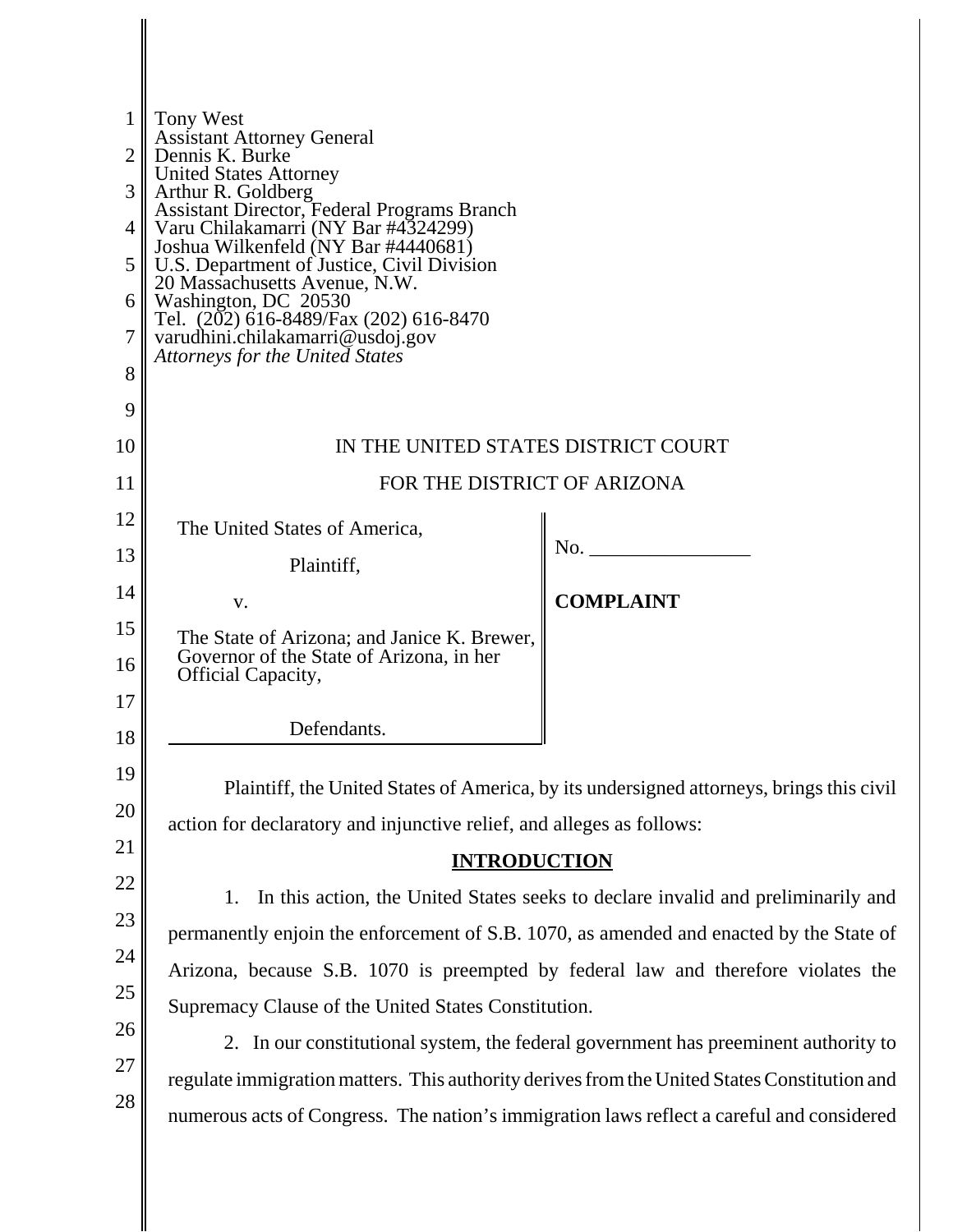1 2 3 4 5 6 7 8 9 10 balance of national law enforcement, foreign relations, and humanitarian interests. Congress has assigned to the United States Department of Homeland Security, Department of Justice, and Department of State, along with other federal agencies, the task of enforcing and administering these immigration-related laws. In administering these laws, the federal agencies balance the complex – and often competing – objectives that animate federal immigration law and policy. Although states may exercise their police power in a manner that has an incidental or indirect effect on aliens, a state may *not* establish its own immigration policy or enforce state laws in a manner that interferes with the federal immigration laws. The Constitution and the federal immigration laws do not permit the development of a patchwork of state and local immigration policies throughout the country.

11 12 13 14 15 16 17 18 19 20 21 22 23 24 3. Despite the preeminent federal authority and responsibility over immigration, the State of Arizona recently enacted S.B. 1070, a sweeping set of provisions that are designed to "work together to discourage and deter the unlawful entry and presence of aliens" by making "attrition through enforcement the public policy of all state and local government agencies in Arizona." *See* S.B. 1070 (as amended by H.B. 2162). S.B. 1070's provisions, working in concert and separately, seek to deter and punish unlawful entry and presence by requiring, whenever practicable, the determination of immigration status during any lawful stop by the police where there is "reasonable suspicion" that an individual is unlawfully present, and by establishing new state criminal sanctions against unlawfully present aliens. The mandate to enforce S.B. 1070 to the fullest extent possible is reinforced by a provision allowing for any legal resident of Arizona to collect money damages by showing that "any official or agency . . . [has] adopt[ed] or implement[ed] a policy" that "limits or restricts the enforcement of federal immigration laws . . . to less than the full extent permitted by federal law."

25 26 27 28 4. S.B. 1070 pursues only one goal – "attrition" – and ignores the many other objectives that Congress has established for the federal immigration system. And even in pursuing attrition, S.B. 1070 disrupts federal enforcement priorities and resources that focus on aliens who pose a threat to national security or public safety. If allowed to go into effect,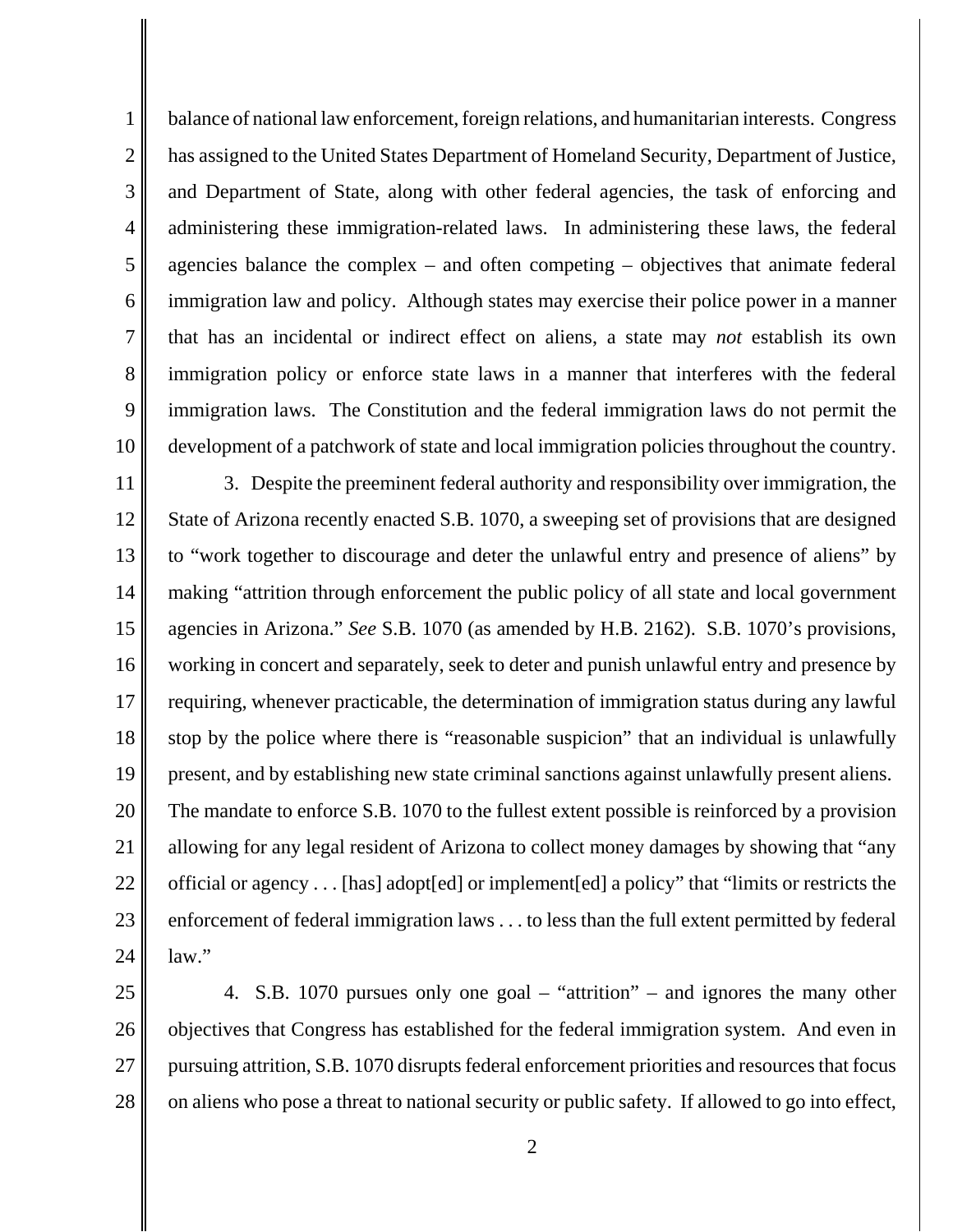1 2 3 4 5 6 7 8 9 10 11 12 13 14 S.B. 1070's mandatory enforcement scheme will conflict with and undermine the federal government's careful balance of immigration enforcement priorities and objectives. For example, it will impose significant and counterproductive burdens on the federal agencies charged with enforcing the national immigration scheme, diverting resources and attention from the dangerous aliens who the federal government targets as its top enforcement priority. It will cause the detention and harassment of authorized visitors, immigrants, and citizens who do not have or carry identification documents specified by the statute, or who otherwise will be swept into the ambit of S.B. 1070's "attrition through enforcement" approach. It will conflict with longstanding federal law governing the registration, smuggling, and employment of aliens. It will altogether ignore humanitarian concerns, such as the protections available under federal law for an alien who has a well-founded fear of persecution or who has been the victim of a natural disaster. And it will interfere with vital foreign policy and national security interests by disrupting the United States' relationship with Mexico and other countries.

15 16 17 18 19 20 21 22 23 24 5. The United States understands the State of Arizona's legitimate concerns about illegal immigration, and has undertaken significant efforts to secure our nation's borders. The federal government, moreover, welcomes cooperative efforts by states and localities to aid in the enforcement of the nation's immigration laws. But the United States Constitution forbids Arizona from supplanting the federal government's immigration regime with its own state-specific immigration policy – a policy that, in purpose and effect, interferes with the numerous interests the federal government must balance when enforcing and administering the immigration laws and disrupts the balance actually established by the federal government. Accordingly, S.B. 1070 is invalid under the Supremacy Clause of the United States Constitution and must be struck down.

25

#### **JURISDICTION AND VENUE**

26 27 28 6. This action arises under the Constitution of the United States, Article VI, Clause 2 and Article I, Section 8, and the Immigration and Nationality Act ("INA"), 8 U.S.C. § 1101, *et seq.* This Court has jurisdiction over this matter pursuant to 28 U.S.C. §§ 1331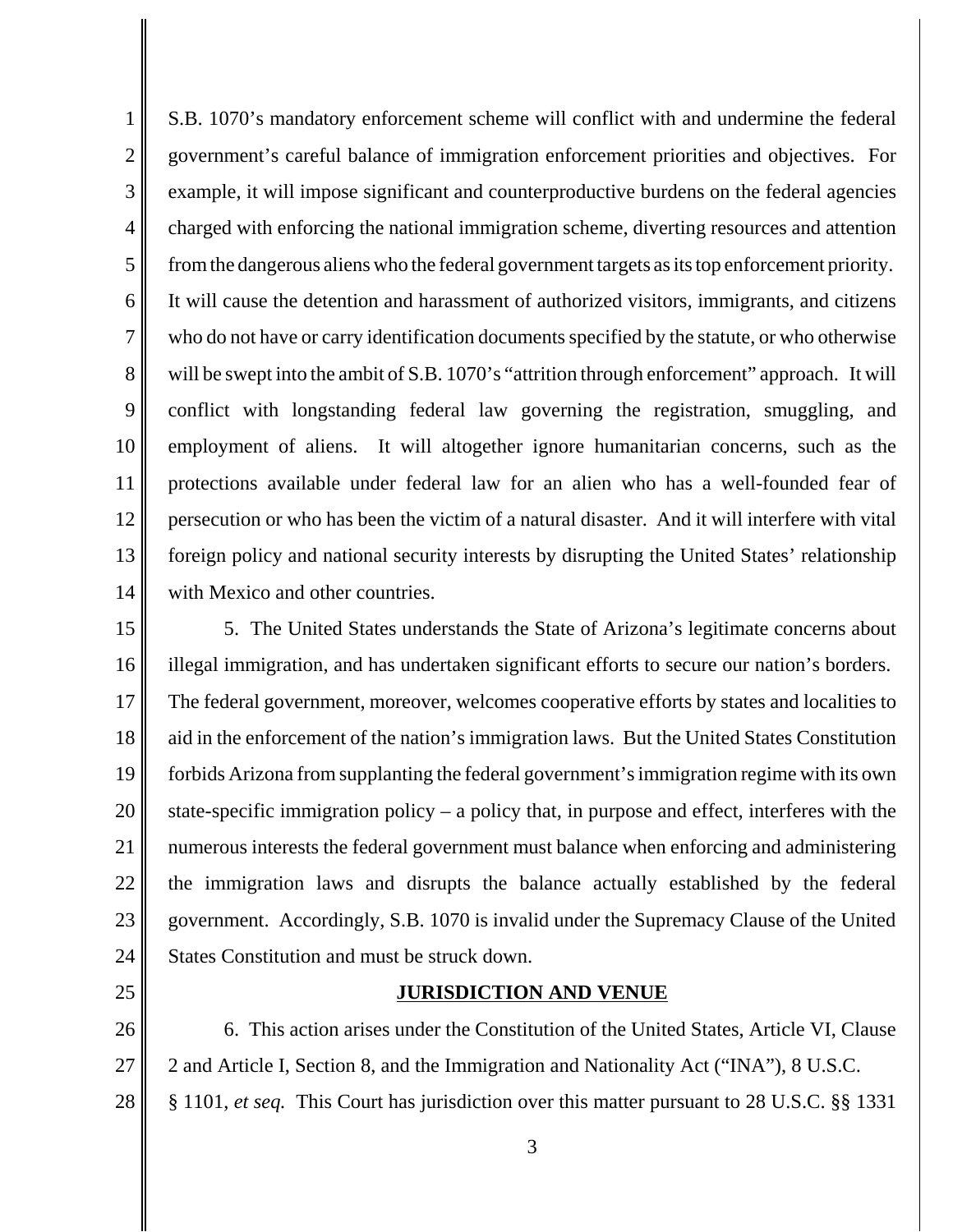and 1345, and the United States seeks remedies under 28 U.S.C. §§ 1651, 2201, and 2202.

7. Venue lies in the District of Arizona pursuant to 28 U.S.C. § 1391(b). Defendants are the Governor of Arizona, who resides in Arizona, and the State of Arizona. A substantial part of the events or omissions giving rise to this claim occurred in Arizona.

#### **PARTIES**

8. The United States of America is the plaintiff in this action, suing on its own behalf, as well as on behalf of the United States Department of Homeland Security ("DHS"), the Department of Justice ("DOJ"), and the Department of State.

9 9. DHS is an executive department of the United States. *See* Homeland Security Act, Pub. L. No. 107-296, 116 Stat. 2135 (2002). DHS is responsible for the administration and enforcement of laws relating to immigration, as well as the investigation of immigration crimes and protection of the United States border against the illegal entry of aliens. *See* 8 U.S.C. § 1103. DHS is also responsible for providing citizenship and immigration services through U.S. Citizenship and Immigration Services.

16 17 18 19 20 10. DOJ is an executive department of the United States. *See* Act to Establish the Department of Justice, ch. 150, 16 Stat. 162 (1870). The Attorney General, as the head of DOJ, shares certain immigration-related responsibilities with the Secretary of Homeland Security, and he may, among his various immigration functions, order aliens removed from the United States and order the cancellation of removal. *See, e.g.*, 8 U.S.C. §§ 1103, 1158, 1182, 1227, 1229a, 1229b.

21 22 23 24 11. The Department of State is an executive department of the United States. *See*  State Department Basic Authorities Act of 1956, Pub. L. No. 84-885, as amended; 22 U.S.C. § 2651 *et seq*. The Department of State is partially responsible for administering aspects of the federal immigration laws, including but not limited to the administration of visas.

25 26 12. Defendant, the State of Arizona, is a state of the United States that entered the Union as the 48th State in 1912.

27 28 13. Defendant, Janice K. Brewer, is the Governor of Arizona, and is being sued in her official capacity.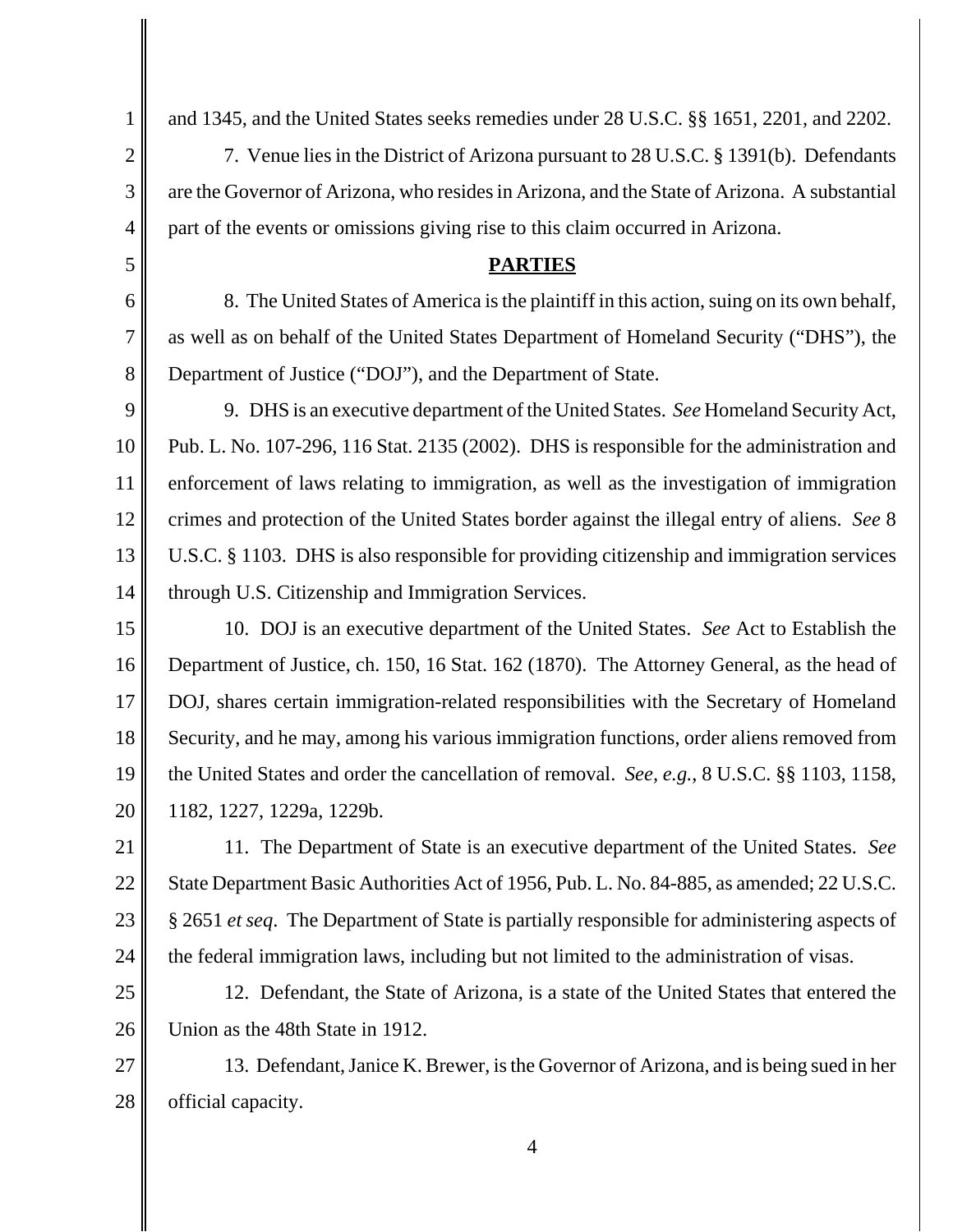28

#### **STATEMENT OF THE CLAIM**

#### **Federal Authority and Law Governing Immigration and Status of Aliens**

14. The Supremacy Clause of the Constitution mandates that "[t]his Constitution, and the Laws of the United States which shall be made in Pursuance thereof . . . shall be the supreme Law of the Land . . . any Thing in the Constitution or Laws of any State to the Contrary notwithstanding." U.S. Const., art. VI, cl. 2.

15. The Constitution affords the federal government the power to "establish an uniform Rule of Naturalization," U.S. Const., art. I § 8, cl. 4, and to "regulate Commerce with foreign Nations," U.S. Const., art. I § 8, cl. 3. Further, the federal government has broad authority to establish the terms and conditions for entry and continued presence in the United States, and to regulate the status of aliens within the boundaries of the United States.

16. The Constitution affords the President of the United States the authority to "take Care that the Laws be faithfully executed." U.S. Const., art. II § 3. Further, the President has broad authority over foreign affairs. Immigration law, policy, and enforcement priorities are affected by and have impacts on U.S. foreign policy, and are themselves the subject of diplomatic arrangements.

 other laws regulating immigration. Through the INA, Congress set forth the framework by which the federal government determines which aliens may be eligible to enter and reside in the United States, which aliens may be removed from the United States, the consequences for unlawful presence, the penalties on persons who violate the procedures established for entry, conditions of residence, and employment of aliens, as well as the process by which certain aliens may ultimately become naturalized citizens of the United States. *See* 8 U.S.C. § 1101, *et seq.* The INA also vests the executive branch with considerable discretion in enforcing the provisions of the federal immigration laws, generally allowing federal agencies to ultimately decide whether particular immigration remedies are appropriate in individual 17. Congress has exercised its authority to make laws governing immigration and the status of aliens within the United States by enacting the various provisions of the INA and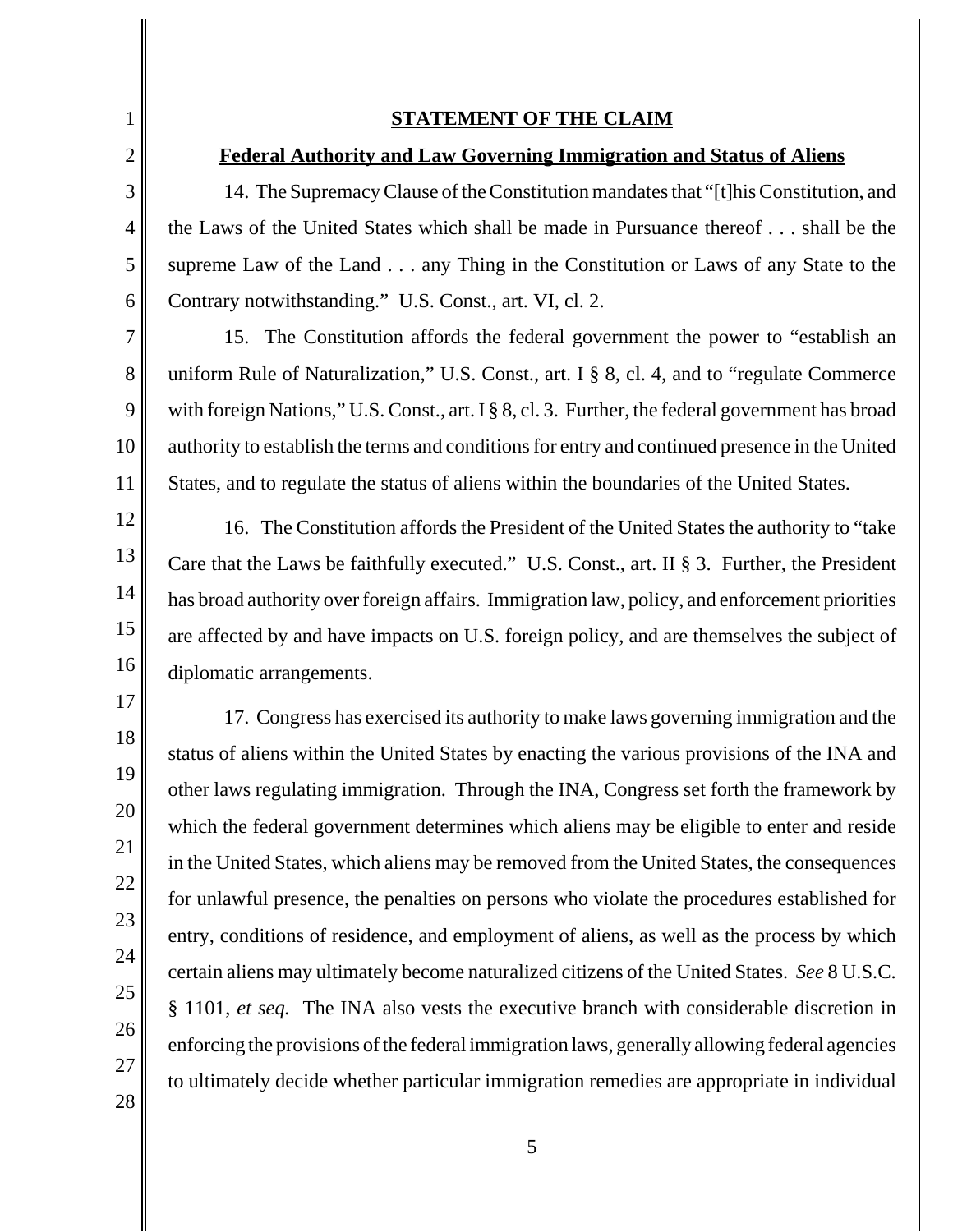cases.

1

2

3

4

5

6

7

8

9

10

11

12

13

14

15

16

17

18

19

20

21

22

23

24

25

26

27

28

 prioritizes for arrest, detention, prosecution, and removal those aliens who pose a danger to national security or a risk to public safety. Consistent with these enforcement priorities, the federal government principally targets aliens engaged in or suspected of terrorism or espionage; aliens convicted of crimes, with a particular emphasis on violent criminals, felons, and repeat offenders; certain gang members; aliens subject to outstanding criminal warrants; 18. In exercising its significant enforcement discretion, the federal government and fugitive aliens, especially those with criminal records.

19. In crafting federal immigration law and policy, Congress has necessarily taken into account multiple and often competing national interests. Assuring effective enforcement of the provisions against illegal migration and unlawful presence is a highly important interest, but it is not the singular goal of the federal immigration laws. The laws also take into account other uniquely national interests, including facilitating trade and commerce; welcoming those foreign nationals who visit or immigrate lawfully and ensuring their fair and equitable treatment wherever they may reside; responding to humanitarian concerns at the global and individual levels; and otherwise ensuring that the treatment of aliens present in our nation does not harm our foreign relations with the countries from which they come or jeopardize the treatment of U.S. citizens abroad. Because immigration control and management is "a field where flexibility and the adaptation of the congressional policy to infinitely variable conditions constitute the essence of the program," *U.S. ex rel. Knauff v. Shaughnessy*, 338 U.S. 537, 543 (1950) (internal citations omitted), Congress vested substantial discretion in the President and the administering federal agencies to adjust the balance of these multiple interests as appropriate – both globally and in individual cases.

20. Congress has tasked DHS and DOJ with overseeing significant portions of the United States' immigration interests, and has provided each with specific powers to promote the various goals of the federal immigration scheme and to enforce the federal immigration authority under the INA. *See* 8 U.S.C. § 1103. The Department of State is also empowered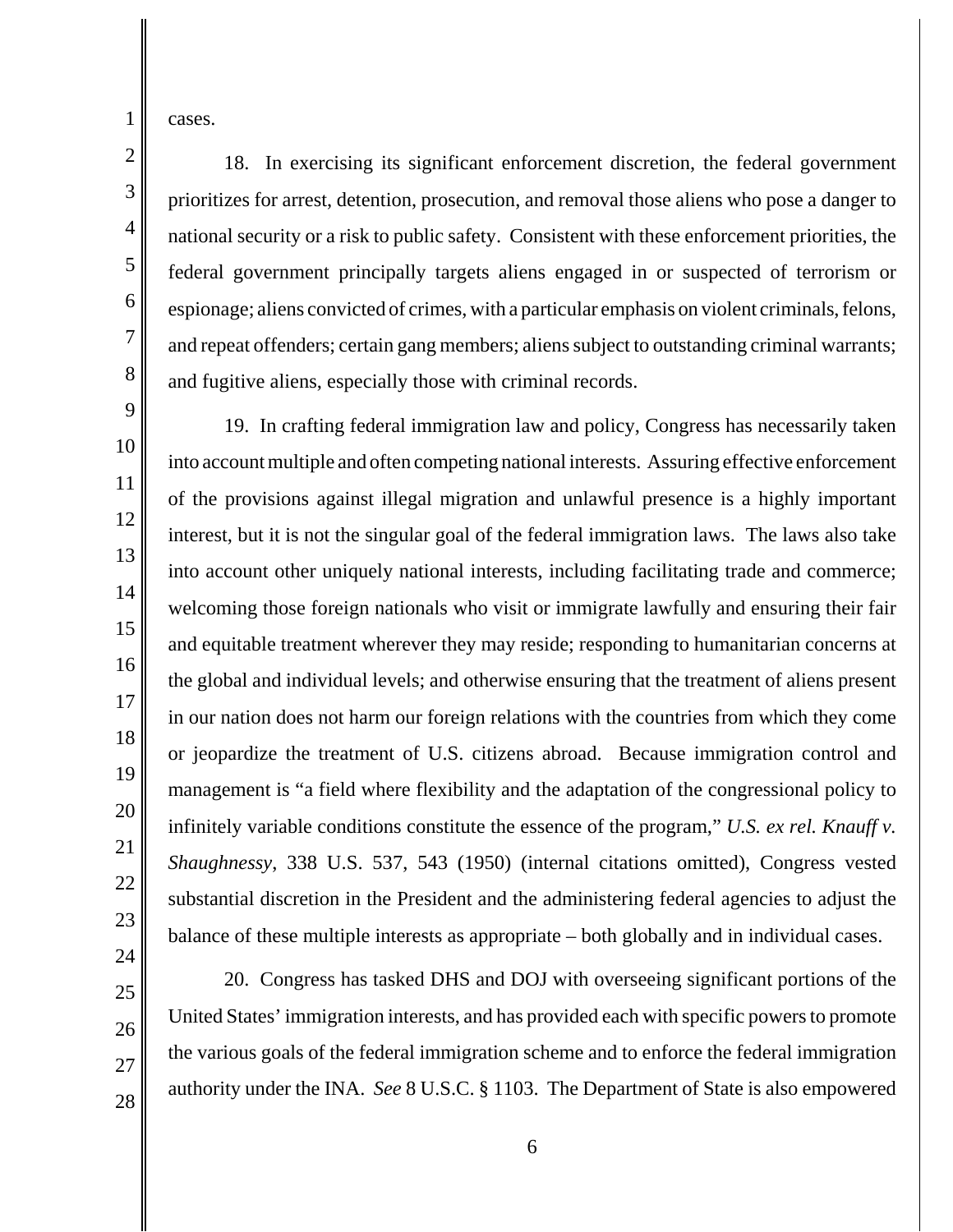1 2 3 4 5 6 7 8 9 10 11 12 13 14 15 16 by the INA to administer aspects of the federal immigration laws, including visa programs. *See, e.g.*, 8 U.S.C. § 1104. DHS may generally order an alien immediately removed where the alien either fails to present the appropriate documentation or commits fraud at the time of the alien's inspection. DHS may also place an alien into removal proceedings, and may ultimately remove an alien who entered the United States unlawfully or violated the conditions of his admission. *See* 8 U.S.C. §§ 1182, 1225, 1227, 1228(b), 1229, 1229a, 1231. DOJ may order an alien removed for many reasons, including if the alien has stayed in the United States longer than permitted or has engaged in certain unlawful conduct. *See* 8 U.S.C. §§ 1227, 1229a. In addition to removal, the statute authorizes DHS and DOJ to employ civil and criminal sanctions against an alien for immigration violations, such as unlawful entry, failing to appropriately register with the federal government, and document fraud. *See, e.g.,*  8 U.S.C. §§ 1325, 1306, 1324c. However, in the exercise of discretion, the administering agencies may decide not to apply a specific sanction and may, among other steps, permit the alien to depart the country voluntarily at his or her own expense and may even decide not to pursue removal of the alien if deferred federal enforcement will help pursue some other goal of the immigration system. *See* 8 U.S.C. § 1229c.

17 18 19 20 21 22 23 24 25 26 27 21. Under federal law, both DHS and DOJ may, for humanitarian or other reasons, decline to exercise certain immigration sanctions or grant an otherwise unlawfully present or removable alien an immigration benefit – and potentially adjust that alien's immigration status – if the alien meets certain conditions. *See, e.g.*, 8 U.S.C. § 1158 (providing asylum eligibility for aliens who have a well-founded fear of persecution on account of race, religion, nationality, membership in a particular social group, or political opinion, if removed); 8 U.S.C. § 1254a (providing temporary protected status for otherwise eligible nationals of a foreign state that the Secretary of Homeland Security has specially designated as undergoing ongoing armed conflict, a natural disaster, or another extraordinary circumstance); 8 U.S.C.  $\S 1227(a)(1)(E)(iii)$  (providing discretion to waive ground of deportability "for humanitarian purposes, to assure family unity, or when it is otherwise in the public interest" for aliens who

7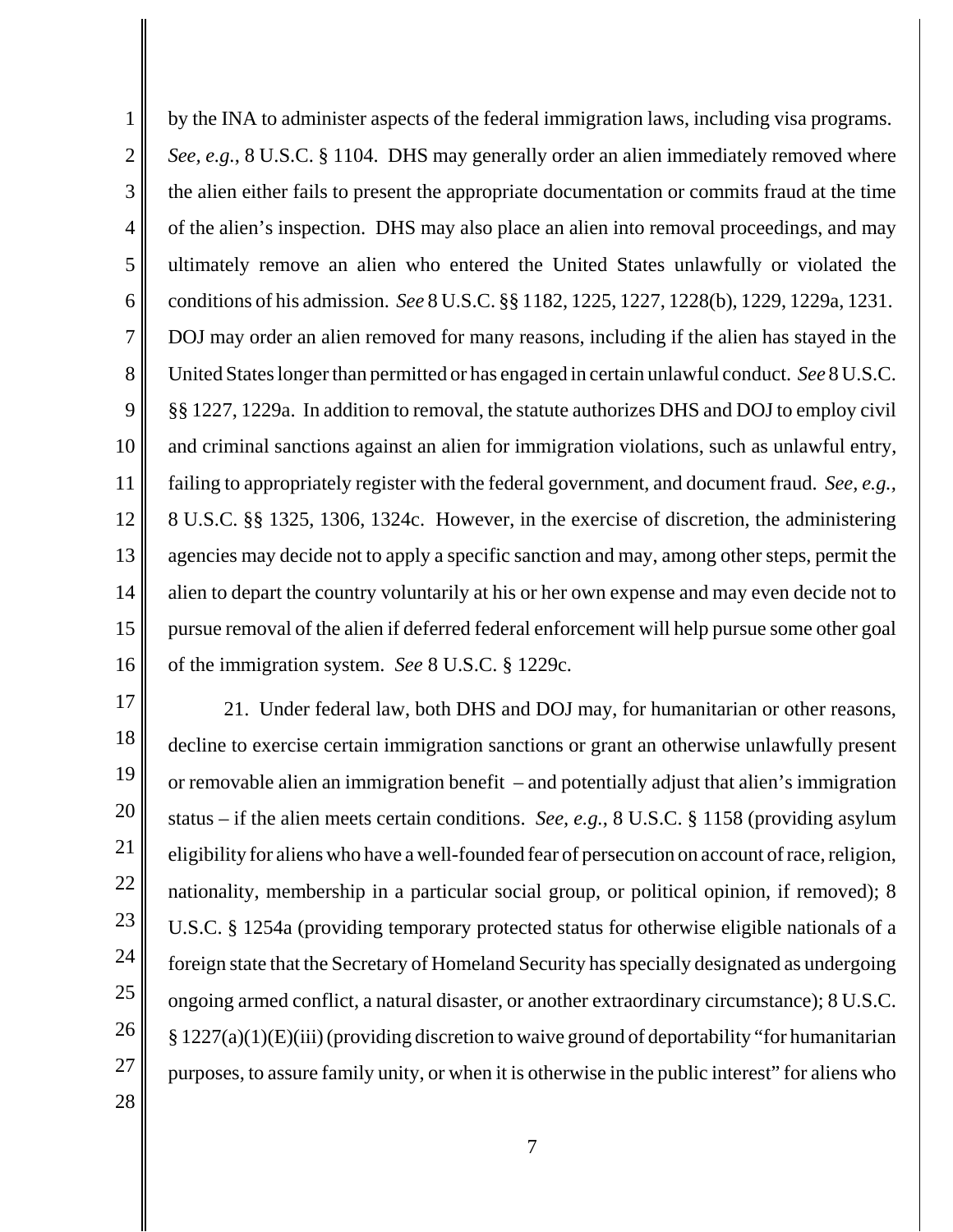2 3 4 5 6 are otherwise deportable for encouraging unlawful entry of an immediate family member); 8 U.S.C. § 1229b (granting the Attorney General discretion to cancel removal for certain aliens). DHS also has the authority to permit aliens, including those who would be inadmissible, to temporarily enter the United States for "urgent humanitarian reasons" or "significant public benefit." 8 U.S.C. § 1182(d)(5). DHS may also refrain from enforcement actions, in appropriate circumstances, against persons unlawfully present in the United States. *See* 8 C.F.R. § 274a.12(c)(14) (discussing deferred action).

8 9 10

11

12

13

14

15

16

17

18

19

20

21

22

23

24

25

26

27

28

7

1

 grant an alien humanitarian or some other form of relief. Decisions to forego removal or 22. In light of these statutory provisions, DHS and DOJ exercise discretion with respect to, among other things, whether to allow an unlawfully present alien to voluntarily depart, whether to place an alien into removal proceedings, whether to exact criminal sanctions on an alien who has committed an immigration violation, whether to allow an unlawfully present alien to remain in the country without physical detention, and whether to criminal penalties result not only from resource constraints, but also from affirmative policy considerations – including humanitarian and foreign policy interests – established by Congress and balanced by the executive branch.

23. Congress, which holds exclusive authority for establishing alien status categories and setting the conditions of aliens' entry and continued presence, has affirmatively decided that unlawful presence – standing alone – should not subject an alien to criminal penalties and incarceration although unlawful presence may subject the alien to the civil remedy of removal. *See* 8 U.S.C. §§ 1182(a)(6)(A)(i), 1227(a)(1)(B)&(C). However, unlawful presence becomes an element of a criminal offense when an alien is found in the United States after having been previously removed or after voluntarily departing from the United States while a removal order was pending. *See* 8 U.S.C. § 1326. Further, unlawful entry into the United States is a criminal offense, *see* 8 U.S.C. § 1325. Congress specifically authorized federal immigration officers to patrol the United States border, as well as search vehicles and lands near the border, to prevent aliens from unlawfully entering the United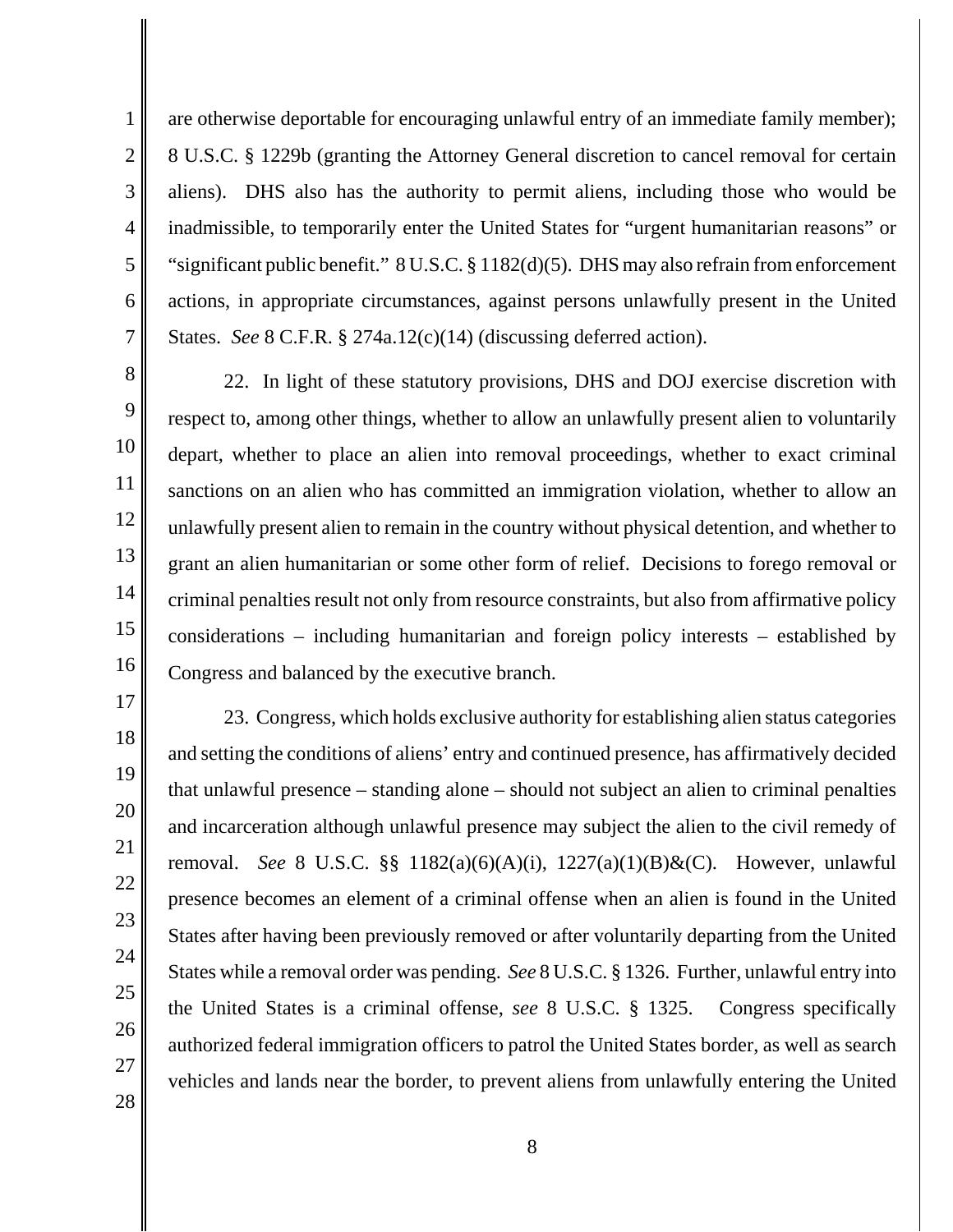States, and it empowered these officers to arrest an alien who is seen attempting unlawful entry at the border or who the officer has reason to believe has unlawfully entered the county and is likely to escape before a warrant can be obtained. *See* 8 U.S.C. § 1357.

3 4

5

6

7

8

9

10

11

12

13

14

15

16

1

2

 24. Congress has created a comprehensive alien registration system for monitoring the entry and movement of aliens within the United States. *See* 8 U.S.C. §§ 1201, 1301 1306; *see also* 8 C.F.R. Part 264 (regulations regarding "Registration and Fingerprinting of Aliens in the United States"). Under this federal alien registration system, aliens seeking to enter the United States, either permanently or temporarily (other than diplomatic and official visitors), must be registered by the Department of State at the time of visa application. *See*  8 U.S.C. §§ 1201(b), 1301, 1302. Any alien who is 14 or over, who has not otherwise been registered and fingerprinted under the INA, and who remains in the United States for 30 days or longer, must apply to be registered and fingerprinted by DHS. *See* 8 U.S.C. § 1302(a). The INA provides that any alien who is required to apply for registration and willfully fails to do so may be fined and imprisoned not more than six months. *See* 8 U.S.C. § 1306(a); 18 U.S.C. § 3571. Aliens are required to report their change of address to DHS within ten days of such change. *See* 8 U.S.C. § 1305.

25. As part of this federal alien registration system, Congress further specified the content of the registration forms, *see* 8 U.S.C. § 1303, what special circumstances may require deviation, *id.*, and the confidential nature of registration information, *see* 8 U.S.C. § 1304. Aliens who are 18 years and older are required to carry in their possession their certificate of alien registration or alien registration receipt card. *See* 8 U.S.C. § 1304(e). The INA provides that any alien who fails to comply with this requirement may be fined and imprisoned not more than 30 days. *See id.*; 18 U.S.C. § 3571.

 26. However, there are several circumstances in which an alien would not be provided with evidence of registration notwithstanding the federal government's knowledge of the alien's presence. Federal law provides a variety of humanitarian options for aliens – including unlawfully present aliens – who have been victimized or fear persecution or

28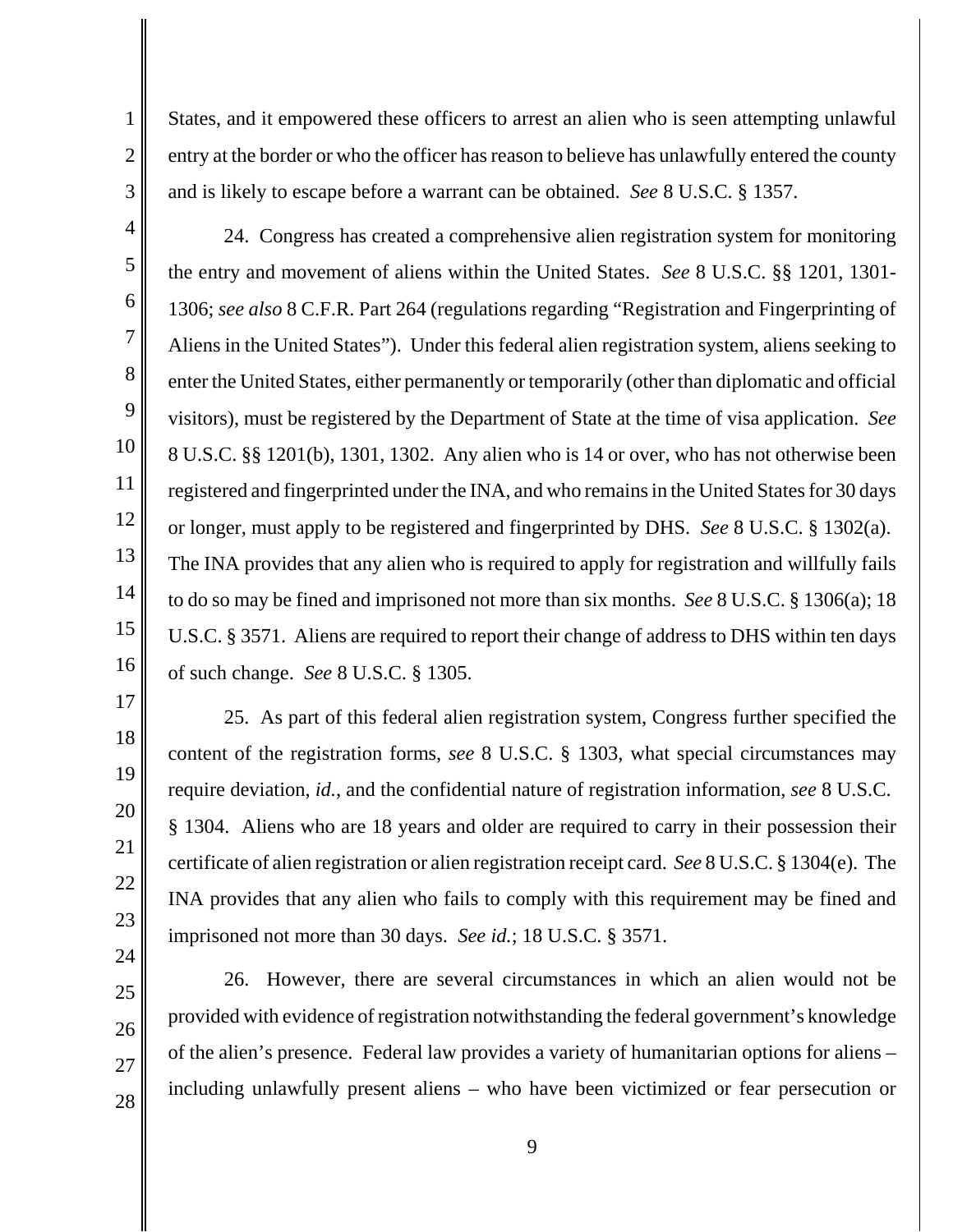1 2 3 4 5 6 7 8 9 10 11 12 special visas for victims of violent crime. In order to qualify for such programs an alien needs to apply and satisfy the criteria that the program at issue requires. During the though the federal government is aware of the alien's presence, has decided against removing violence, including but not limited to asylum, special visas for victims of trafficking, and pendency of the application process, an alien may not have evidence of registration even the alien, and certainly has no interest in prosecuting the alien for a crime. These humanitarian programs demonstrate that one aspect of federal immigration policy is to assist and welcome such victims in the United States, notwithstanding possible temporary unlawful presence. It would therefore violate federal policy to prosecute or detain these types of aliens on the basis of their immigration status – which is often known to the federal government and, for affirmative policy reasons, not used as the basis for a removal proceeding or criminal prosecution.

13 14 15 16 17 18 19 20 21 22 23 24 25 26 27. Congress has further exercised its authority over the entry and movement of aliens by criminalizing the smuggling of unlawful aliens into the country, as well as the facilitation of unlawful immigration within the nation's borders. *See* 8 U.S.C. § 1324. Specifically, federal law prohibits the knowing attempt to bring an alien into the United States "at a place other than a designated port of entry or place other than as designated by the [Secretary of Homeland Security]," 8 U.S.C. § 1324(a)(1)(A)(i), and imposes criminal penalties on a person who, "knowing or in reckless disregard" of the fact that an alien has unlawfully entered or remained in the United States, attempts to "transport or move" the alien within the United States "in furtherance of such violation of law."  $8 \text{ U.S.C.} \$ § 1324(a)(1)(A)(ii). These criminal sanctions are directed at the smuggler and are not meant to serve as a criminal sanction for the unlawfully present alien or for incidental transportation. Congress chose not to penalize an unlawfully present alien's mere movement within the country or across state lines unless other factors are present, nor do the federal immigration laws penalize the provision of transportation services in such situations.

- 27
- 28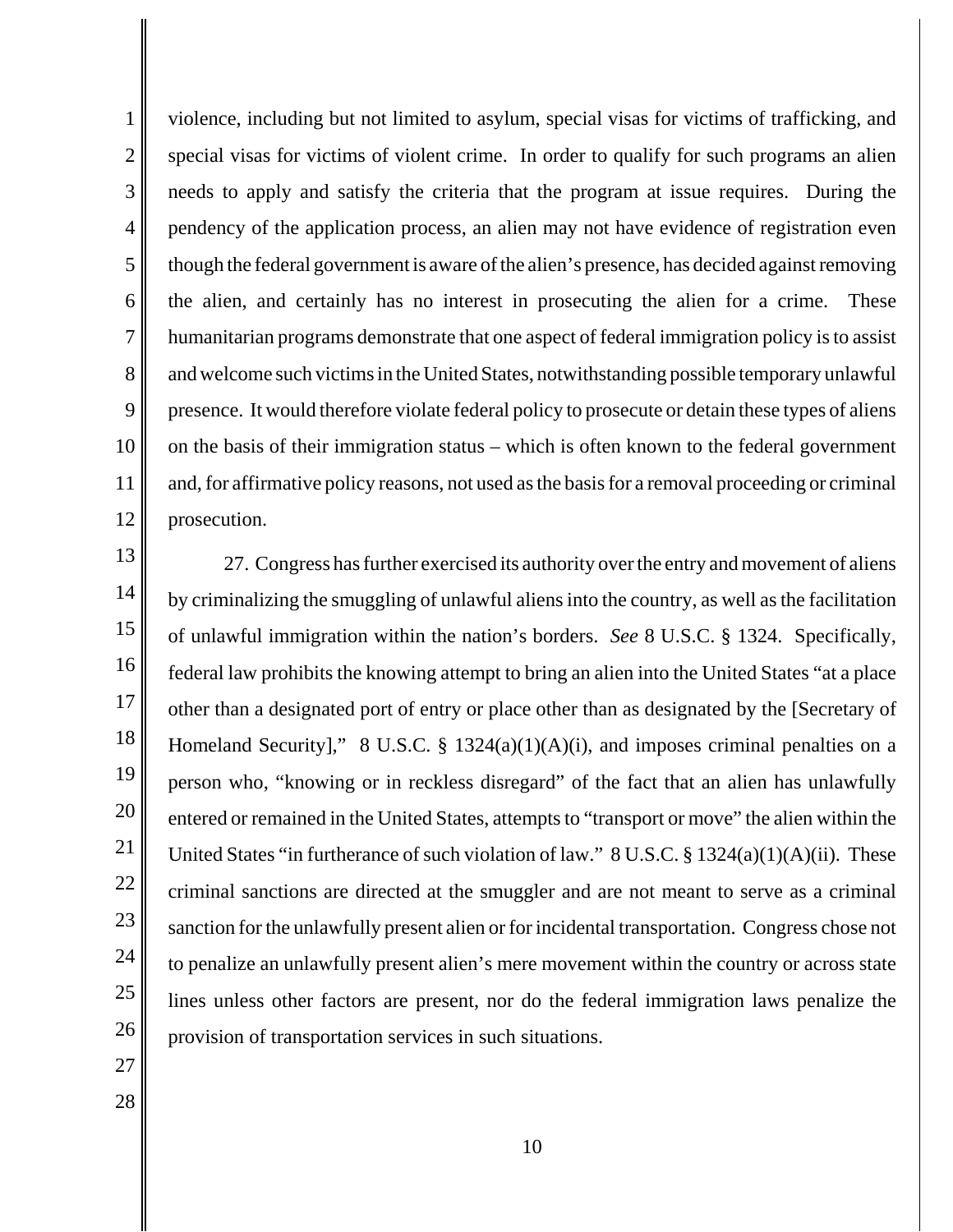1 2 3 4 5 6 7 8 9 10 11  as a minister or missionary, and which provide the alien with basic living expenses. 8 U.S.C. 28. Federal law also imposes criminal penalties on a person who, "conceals, harbors, or shields from detection," an alien in "knowing or in reckless disregard" of the fact that the alien has unlawfully entered or remained in the United States. 8 U.S.C. § 1324(a)(1)(A)(iii). Similarly, it is unlawful to "encourage<sup>[]</sup> or induce<sup>[]</sup> an alien to come to, enter, or reside in the United States, knowing or in reckless disregard of the fact that" such entry or residence will be in violation of the law. 8 U.S.C.  $\S$  1324(a)(1)(A)(iv). Federal law does not, as a general matter, restrict the movement of aliens – whether lawfully or unlawfully present – between different states. Federal law additionally exempts from certain of these prohibitions religious organizations which "encourage, invite, call, allow, or enable" an alien to volunteer  $$ 1324(a)(1)(C).$ 

29. Congress has further exercised its authority over immigration and the status of aliens by prohibiting the hiring of aliens not authorized to work in the United States. 8 U.S.C. § 1324a(a)(1). Specifically, federal law makes it unlawful "to hire, or to recruit or refer for a fee" an alien, knowing that the alien is not authorized to work in the United States. *Id.* Federal law also makes it "unlawful for a person or other entity, after hiring an alien for employment," to "continue to employ the alien in the United States knowing the alien is (or has become) an unauthorized alien with respect to such employment." 8 U.S.C.

12

13

14

15

16

17

18

19

20

21

22

23

24

25

26

27

28

§ 1324a(a)(2). In addition, Congress established civil penalties for immigration-related document fraud, such as the presentation of fraudulent documents to demonstrate work eligibility. 8 U.S.C. § 1324c. In enacting penalties on employers of unlawful aliens, as well as on unlawful aliens who engage in document fraud, Congress chose not to impose criminal penalties on aliens for solely seeking or obtaining employment in the United States without authorization and in fact decided that criminal sanctions for seeking or obtaining employment would run counter to the purposes of the immigration system. Although unlawfully present aliens may be subject to removal, no criminal penalty attaches simply because an alien has solicited or performed work without proper authorization.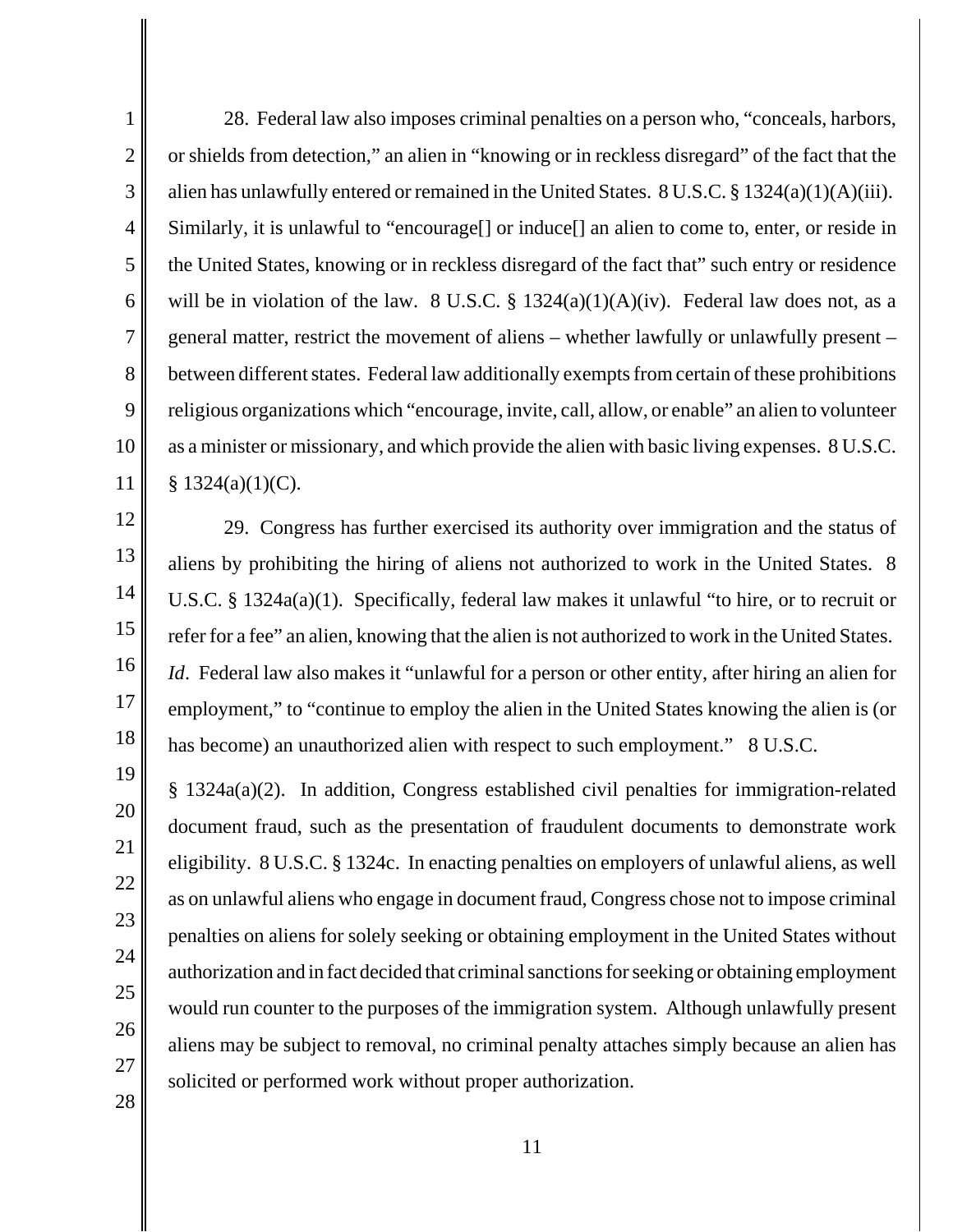30. DHS is primarily charged with administering and enforcing the INA and other laws relating to immigration, which it accomplishes mainly through its components, U.S. Immigration and Customs Enforcement ("ICE"), U.S. Customs and Border Protection ("CBP"), and U.S. Citizenship and Immigration Services ("USCIS"). *See* 8 U.S.C. § 1103. DHS also receives state and local cooperation in its enforcement efforts. *See* 8 U.S.C.

6 8 9 10 11 12 13 14 15 16 17  $\S 1357(g)$ . In addition, Congress prescribed by statute a number of ways in which states may assist the federal government in its enforcement of the immigration laws. *See, e.g.*, 8 U.S.C. § 1103(a)(10) (authorizing DHS to empower state or local law enforcement with immigration enforcement authority when an "actual or imminent mass influx of aliens . . . presents urgent circumstances requiring an immediate Federal response"); 8 U.S.C.  $\S$  1357(g)(1)–(9) (authorizing DHS to enter into agreements to provide appropriately trained and supervised state and local officers with the authority to perform functions related to the investigation, apprehension, and detention of aliens); 8 U.S.C. § 1373(a)-(b) (preempting state and local laws that prohibit information-sharing between local law enforcement and federal immigration authorities and proscribing such a prohibition); 8 U.S.C. § 1252c (authorizing state and local law enforcement to arrest aliens who are unlawfully present in the United States and were previously removed after being convicted of a felony in the United States).

28

1

2

3

4

5

7

31. Through a variety of programs, DHS works cooperatively with states and localities to accomplish its mission to enforce the federal immigration laws. Among these efforts is the Law Enforcement Agency Response program ("LEAR"), an Arizona-specific program that is operational 24 hours a day, 7 days a week, for responding to calls from state and local law enforcement officers seeking assistance from ICE regarding suspected unlawfully present aliens. ICE also administers the Law Enforcement Support Center ("LESC"), also operational 24 hours a day, 7 days a week, which serves as a national enforcement operations center and – among other responsibilities – promptly provides immigration status and identity information to local, state, and federal law enforcement agencies regarding aliens suspected of, arrested for, or convicted of criminal activity.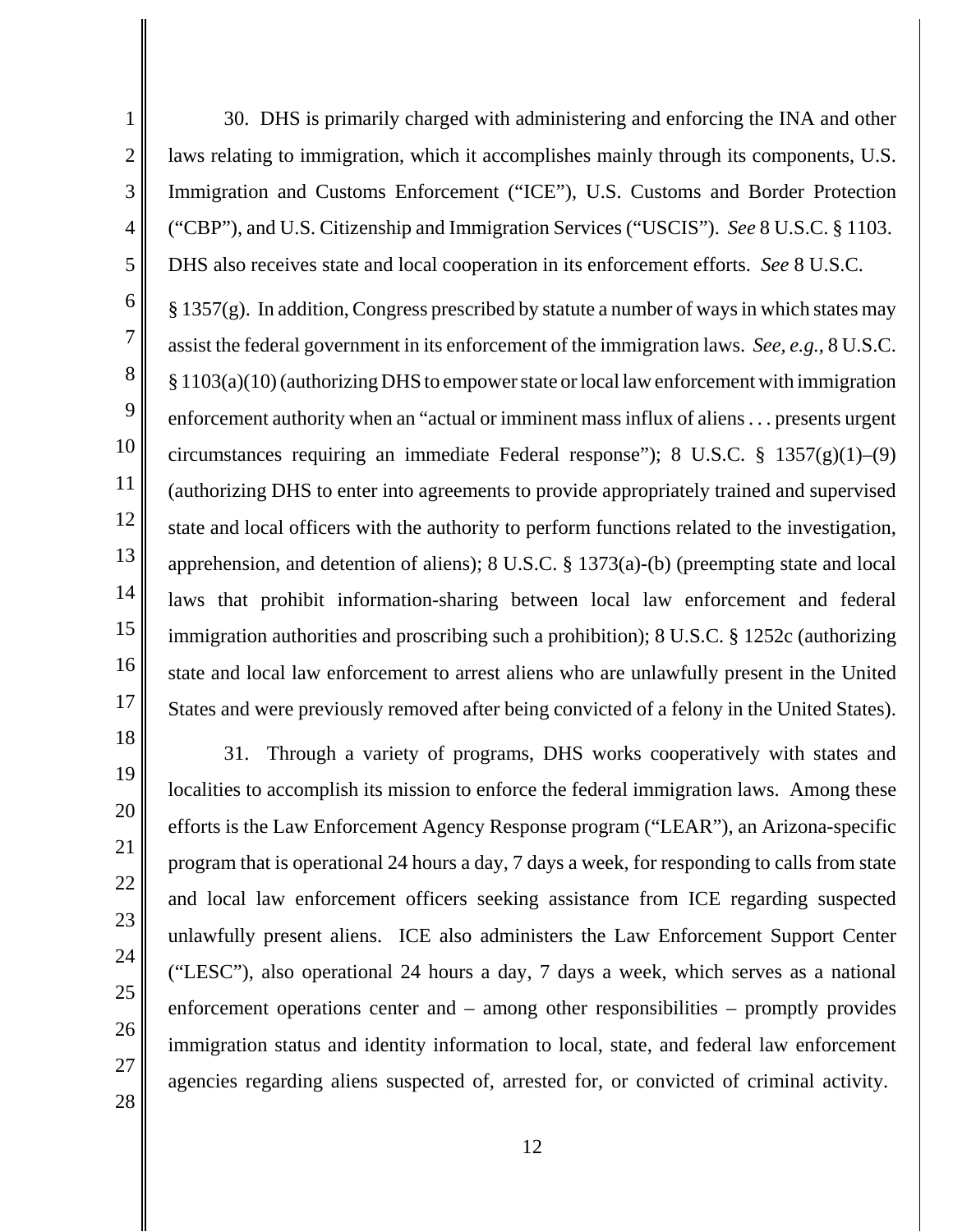Further, ICE and CBP officers respond to requests from state and local law enforcement officers on a variety of immigration matters, including assisting with translation, determining alienage, and evaluating immigration documentation.

3 4

5

6

7

8

9

10

11

12

13

14

15

16

17

18

19

20

21

22

23

24

25

26

27

28

1

2

 immigration enforcement priorities is a matter reserved for the federal government. Such 32. But the opportunity that federal law provides for participation by state and local officials does not mean that states can enact their own immigration policies to rival the national immigration policy; the formulation of immigration policy and balancing of regulations do not fall within the state's traditional police powers and remain the exclusive province of the federal government.

## **Arizona's S.B. 1070**

 several provisions designed to "work together to discourage and deter the unlawful entry and presence of aliens" in Arizona by making "attrition through enforcement the public policy of all state and local government agencies in Arizona." S.B. 1070 includes a provision that 33. On April 23, 2010, Governor Brewer signed into law S.B. 1070, which contains requires, in the context of a lawful stop, detention, or arrest, the verification of an individual's immigration status when practicable where there is "reasonable suspicion" that the individual is unlawfully present in the United States (Section 2). This mandatory provision is reinforced through the creation of a private right of action, which allows any legal resident of Arizona to collect money damages if he can show that "any official or agency . . . [has] adopt[ed] or implent[ed] a policy" that "limits or restricts the enforcement of federal immigration laws . . . to less than the full extent permitted by federal law" (Section 2). S.B. 1070 also creates or amends several state law criminal provisions, which impose criminal penalties for an alien's failure to federally register or carry his federal registration documents (Section 3), for the so-called smuggling, transporting, or harboring of an unlawfully present alien (Sections 4 and 5), for encouraging an unlawfully present alien to move to Arizona (Section 5), and for an unauthorized alien's attempt to seek work (Section 5). Further, S.B. 1070 provides law enforcement officers with authority to make warrantless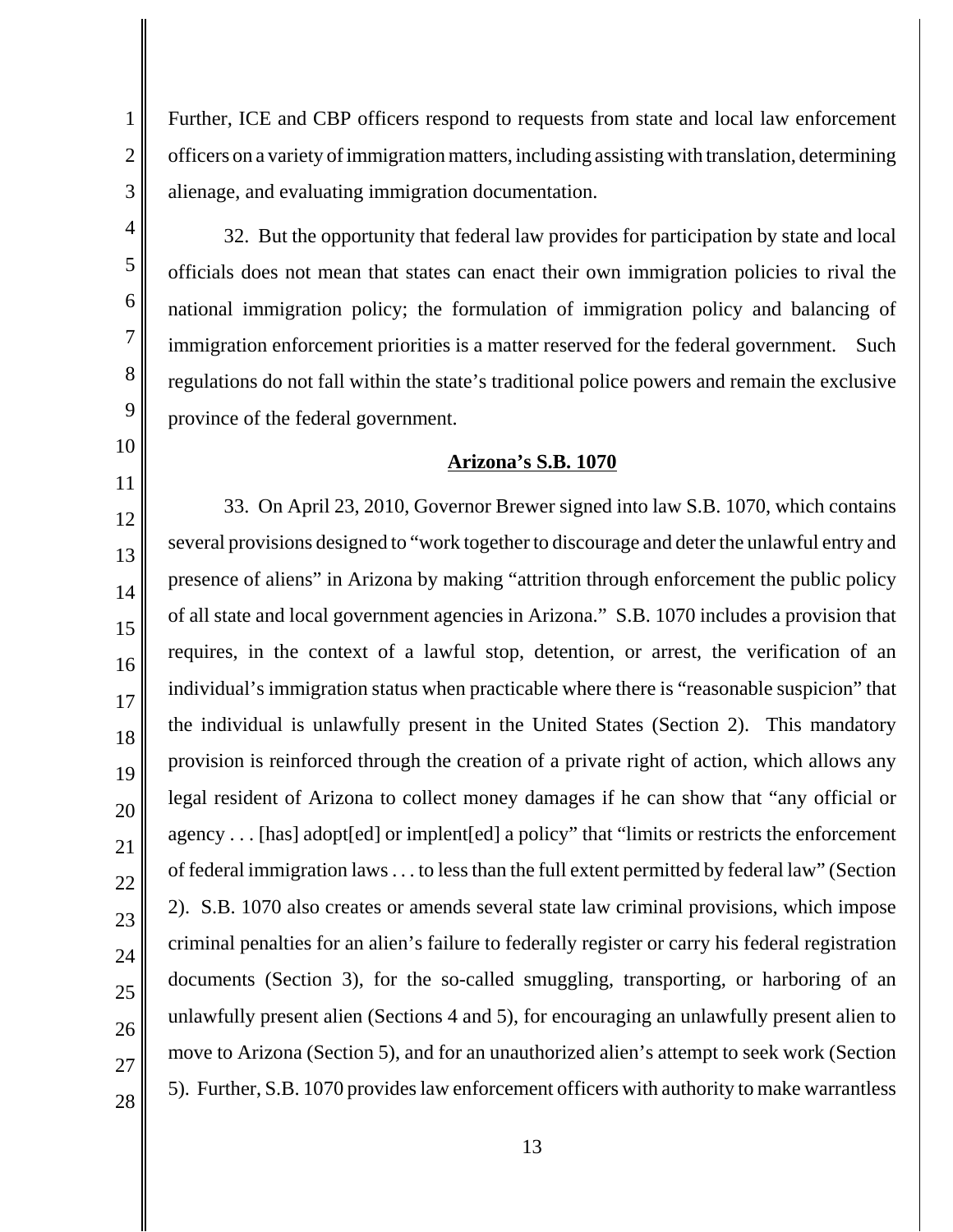arrests of any person whom they have probable cause to believe has committed a public offense that would make the person "removable," regardless of where the offense was committed (Section 6).

34. On the same day that she signed S.B. 1070 into law, Governor Brewer issued an executive order requiring law enforcement training to "provide clear guidance to law enforcement officials regarding what constitutes reasonable suspicion," and to "make clear that an individual's race, color or national origin alone cannot be grounds for reasonable suspicion to believe any law has been violated." Arizona State Executive Order 2010-09 (Apr. 23, 2010).

35. One week after S.B. 1070 was signed into law, the Arizona Legislature passed, and Governor Brewer signed, H.B. 2162, which amended S.B. 1070. H.B. 2162 made modifications to S.B. 1070 for the purpose of responding to those who "expressed fears that the original law would somehow allow or lead to racial profiling." Statement by Governor Jan Brewer (Apr. 30, 2010), *available at* http://azgovernor.gov/dms/upload/PR\_043010\_ StatementGovBrewer.pdf.

36. S.B. 1070 (as amended) attempts to second guess federal policies and re-order federal priorities in the area of immigration enforcement and to directly regulate immigration and the conditions of an alien's entry and presence in the United States despite the fact that those subjects are federal domains and do not involve any legitimate state interest. Arizona's adoption of a maximal "attrition through enforcement" policy disrupts the national enforcement regime set forth in the INA and reflected in federal immigration enforcement policy and practice, including the federal government's prioritization of enforcement against dangerous aliens. S.B. 1070 also interferes with U.S. foreign affairs priorities and rejects any concern for humanitarian interests or broader security objectives, and will thus harm a range of U.S. interests. Thus, because S.B. 1070 attempts to set state-specific immigration policy, it legislates in an area constitutionally reserved to the federal government, conflicts with the federal immigration laws and federal immigration policy, conflicts with foreign policy, and

28

1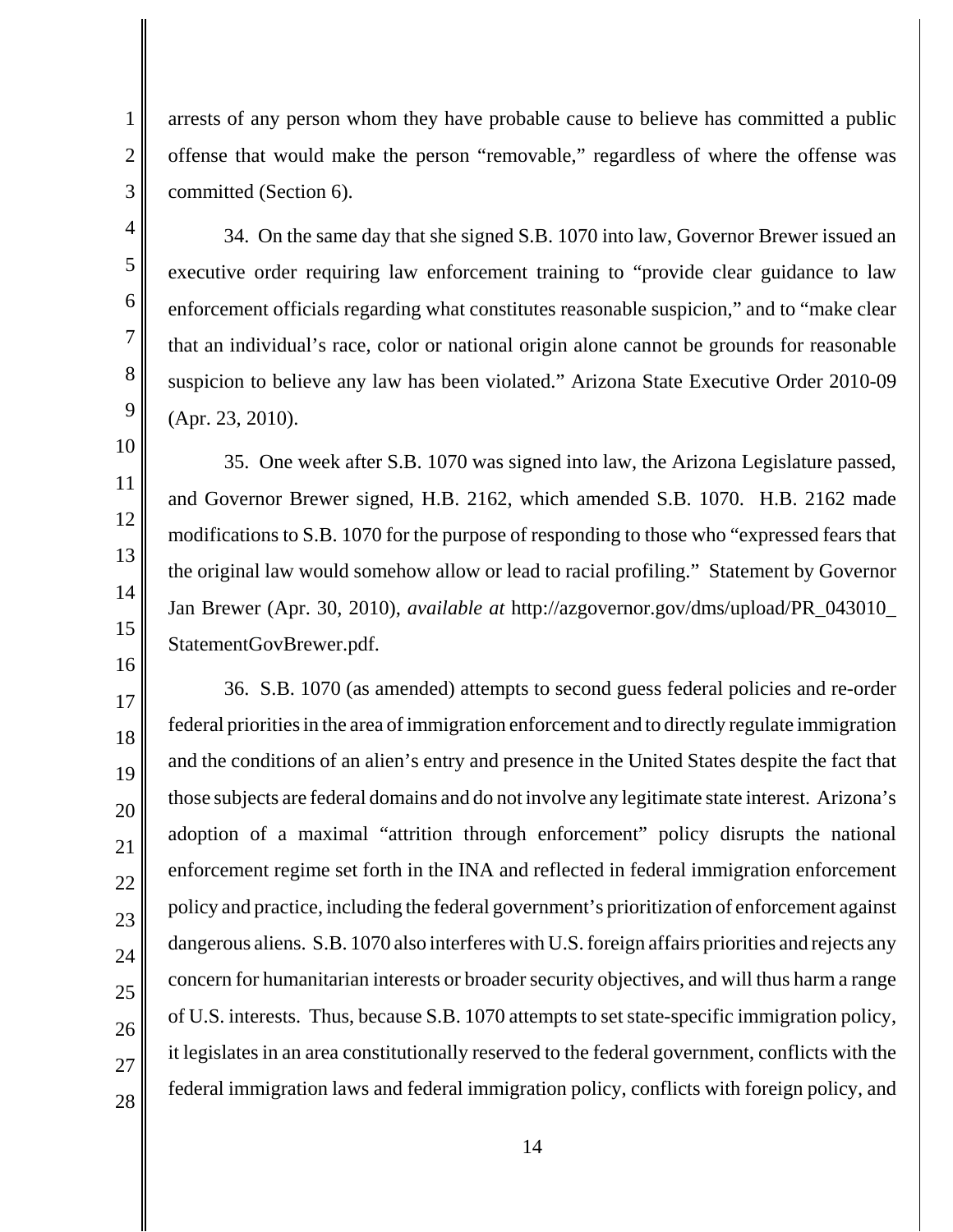impedes the accomplishment and execution of the full purposes and objectives of Congress, and is therefore preempted.

1

2

3 15 16 17 18 19 37. S.B. 1070 implements Arizona's stated immigration policy through a novel and comprehensive immigration regime that, among other things, creates a series of state immigration crimes (Sections 3-5) relating to the presence, employment, and transportation of aliens, expands the opportunities for Arizona police to push aliens toward incarceration for those crimes by enforcing a mandatory immigration status verification system (Section 2), and allows for arrests based on crimes with no nexus to Arizona (Section 6). By pursuing (including the federal government's prioritization of the removal of dangerous aliens), S.B. immigration policy accommodate the competing interests of immigration control, national implemented through the policies of the President and various executive officers with the discretion to enforce the federal immigration laws. *See* 8 U.S.C. § 1101, *et seq.*  Enforcement of S.B. 1070 would also effectively create state crimes and sanctions for unlawful presence despite Congress's considered judgment to not criminalize such status. S.B. 1070 would thus interfere with federal policy and prerogatives in the enforcement of the attrition and ignoring every other objective embodied in the federal immigration system 1070 conflicts with and otherwise stands as an obstacle to Congress's demand that federal security and public safety, humanitarian concerns, and foreign relations – a balance U.S. immigration laws.

27

28

38. Because S.B. 1070, in both its singularly stated purpose and necessary operation, conflicts with the federal government's balance of competing objectives in the enforcement of the federal immigration laws, its passage already has had foreign policy implications for U.S. diplomatic relations with other countries, including Mexico and many others. S.B. 1070 has also had foreign policy implications concerning specific national interests regarding national security, drug enforcement, tourism, trade, and a variety of other issues. *See, e.g.*,Travel Alert, Secretaría de Relaciones Exteriores, Mexico, Apr. 27, 2010, *available at*  http://www.sre.gob.mx/csocial/contenido/comunicados/2010/abr/ /cp\_121eng.html; Mexican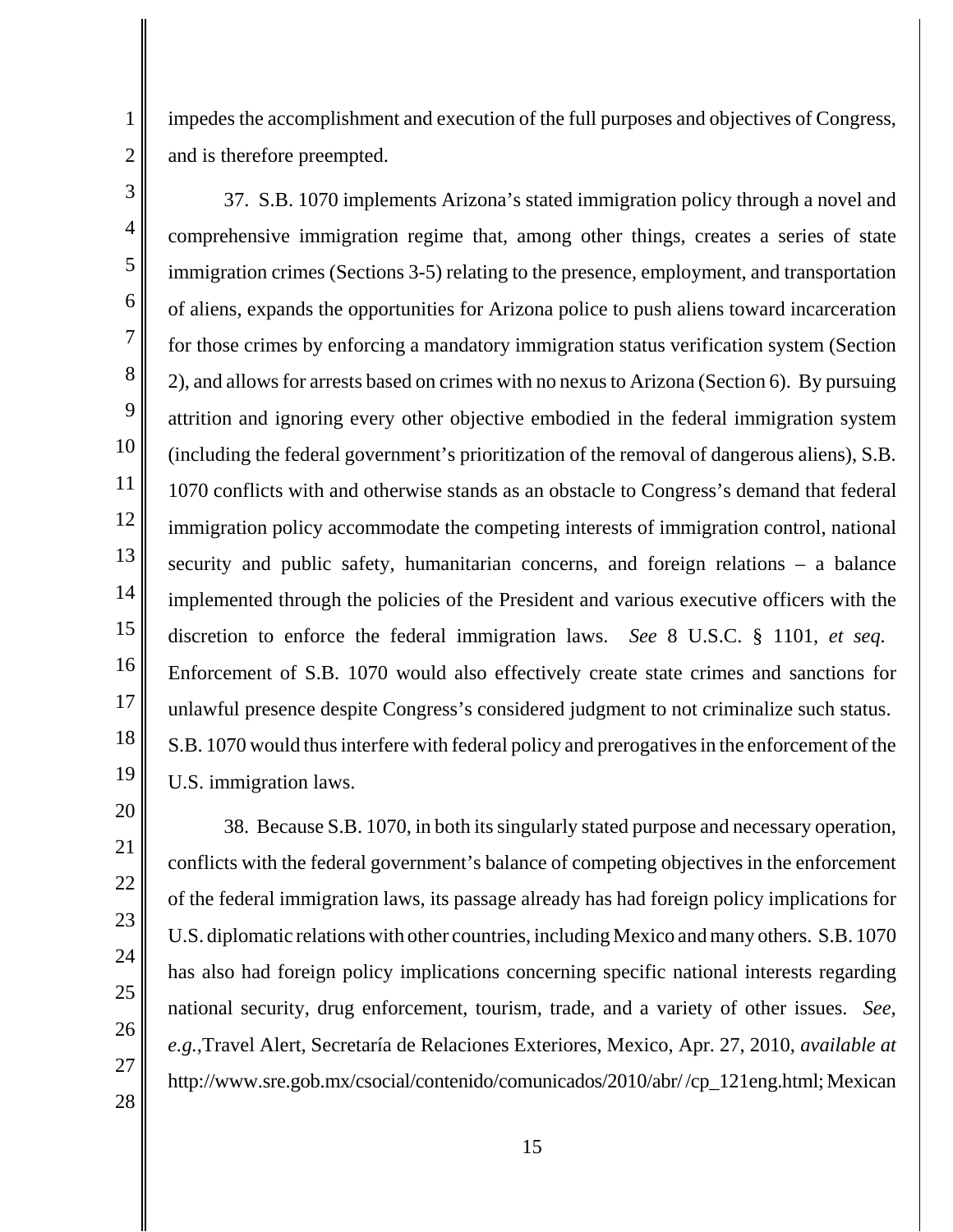2 3 4 5 6 7 President Calderon's Address to Joint Meeting of Congress, May 20, 2010, *available at*  http://www.c-spanvideo.org/program/293616-2. S.B. 1070 has subjected the United States to direct criticism by other countries and international organizations and has resulted in a breakdown in certain planned bilateral and multilateral arrangements on issues such as border security and disaster management. S.B. 1070 has in these ways undermined several aspects of U.S. foreign policy related to immigration issues and other national concerns that are unrelated to immigration.

8 9

10

11

12

13

14

15

16

17

18

19

20

21

22

23

24

25

1

39. Numerous other states are contemplating passing legislation similar to S.B. 1070. The development of various conflicting state immigration enforcement policies would result in further and significant damage to (1) U.S. foreign relations, (2) the United States' ability to fairly and consistently enforce the federal immigration laws and provide immigrationrelated humanitarian relief, and (3) the United States' ability to exercise the discretion vested in the executive branch under the INA, and would result in the non-uniform treatment of aliens across the United States.

## *Section 2 of S.B. 1070*

40. Section 2 of S.B. 1070 (adding Ariz. Rev. Stat. 11-1051) mandates that for any lawful "stop, detention or arrest made by a law enforcement official" (or agency) in the enforcement of any state or local law, including civil ordinances, where reasonable suspicion exists that an individual is an alien and is "unlawfully present" in the United States, the officer must make a reasonable attempt to determine the individual's immigration status when practicable, and to verify it with the federal government pursuant to 8 U.S.C. § 1373(c) or through a federally qualified law enforcement officer. Section 2 also requires that "[a]ny person who is arrested shall have the person's immigration status determined before the person is released."

26 27 28 41. Section 2 provides that any legal resident of Arizona may bring a civil action in an Arizona court to challenge any official or agency that "adopts or implements a policy that limits or restricts the enforcement of federal immigration laws . . . to less than the full extent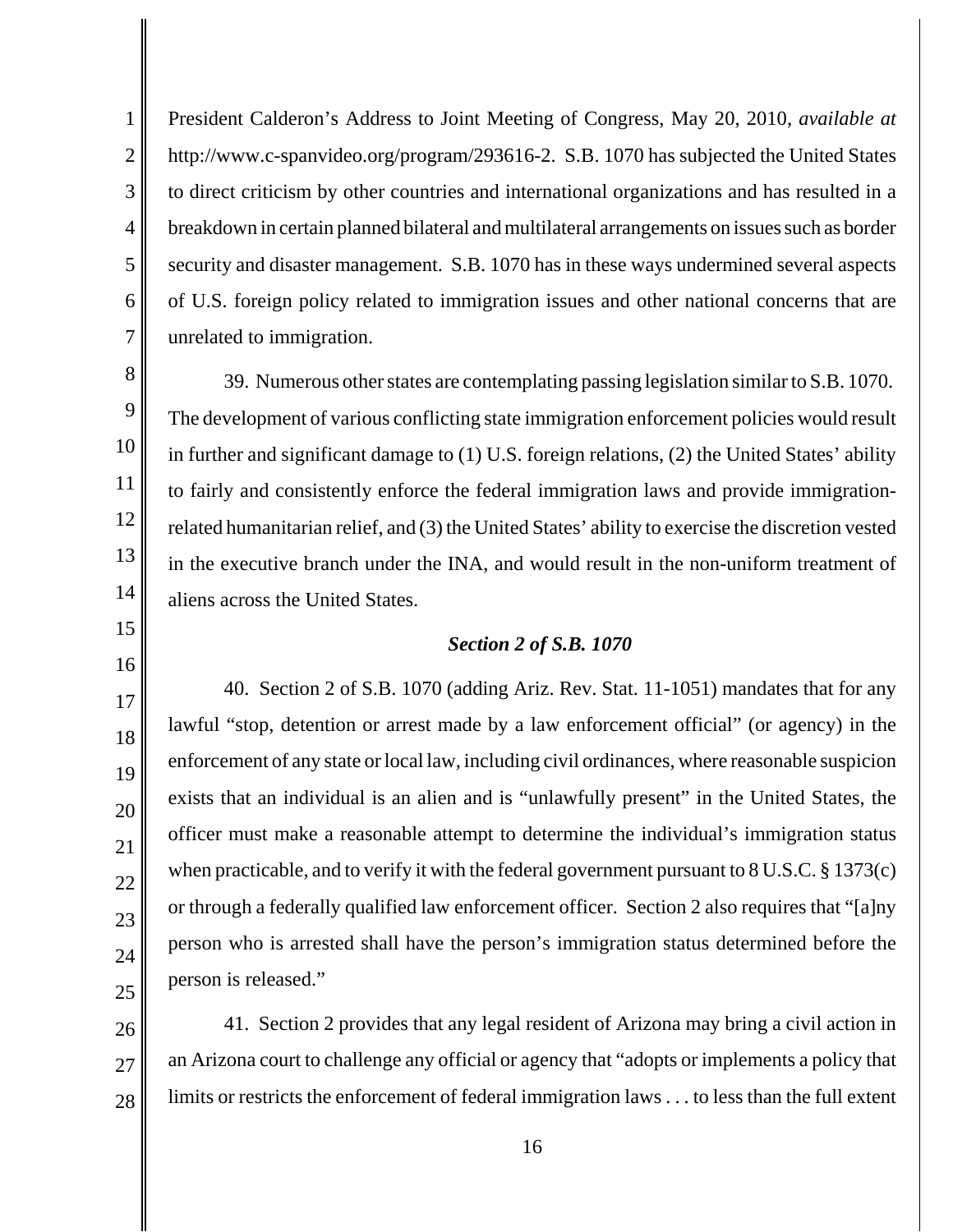permitted by federal law." Whereas Arizona police (like federal officers and police in other states) formerly had the discretion to decide whether to verify immigration status during the course of a lawful stop, the combination of the verification requirement and the threat of private lawsuits now removes such discretion and mandates verification. This provision also mandates the enforcement of the remaining provisions of S.B. 1070.

10

11

12

13

14

15

16

17

18

19

20

21

22

23

24

25

26

1

2

3

4

5

42. The mandatory nature of Section 2, in tandem with S.B. 1070's new or amended state immigration crimes, directs officers to seek maximum scrutiny of a person's immigration status, and mandates the imposition of state criminal penalties for what is effectively unlawful presence, even in circumstances where the federal government has decided not to impose such penalties because of federal enforcement priorities or humanitarian, foreign policy, or other federal interests.

43. In addition, the mandatory nature of this alien inspection scheme will necessarily result in countless inspections and detentions of individuals who are lawfully present in the United States. Verification is mandated for all cases where an Arizona police officer has a "reasonable suspicion" that a person in a lawful stop is unlawfully present and it is practicable to do so. But a "reasonable suspicion" is not definitive proof, and will often result in the verification requirement being applied – wholly unnecessarily – to lawfully present aliens and United States citizens. Further, because the federal authorities may not be able to immediately verify lawful presence – and may rarely have information related to stopped U.S. citizens – Section 2 will result in the prolonged detention of lawfully present aliens and United States citizens. Section 2 of S.B. 1070 will therefore impose burdens on lawful immigrants and U.S. citizens alike who are stopped, questioned, or detained and cannot readily prove their immigration or citizenship status, including those individuals who may not have an accepted form of identification because, for example, they are legal minors without a driver's license. Arizona's alien inspection scheme therefore will subject lawful aliens to the "possibility of inquisitorial practices and police surveillance," *Hines v.*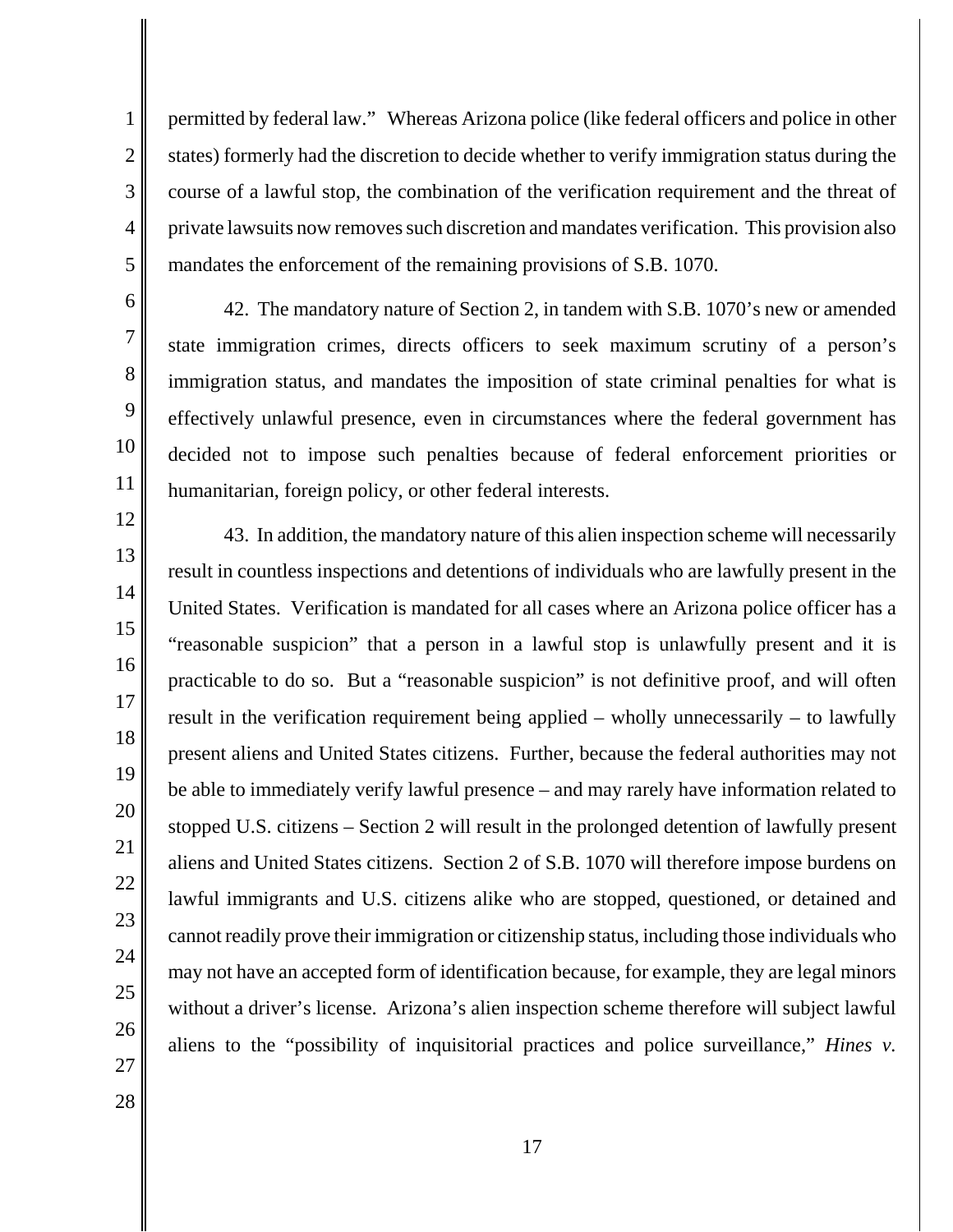1

*Davidowitz*, 312 U.S. 52, 74 (1941) – a form of treatment which Congress has plainly guarded against in crafting a balanced, federally-directed immigration enforcement scheme.

 44. Mandatory state alien inspection schemes and attendant federal verification requirements will impermissibly impair and burden the federal resources and activities of dramatic increase in the number of verification requests being issued to DHS, and will thereby place a tremendous burden on DHS resources, necessitating a reallocation of DHS resources away from its policy priorities. As such, the federal government will be required to divert resources from its own, carefully considered enforcement priorities – dangerous Arizona will now create for it. Such interference with federal priorities, driven by state-DHS. S.B. 1070's mandate for verification of alien status will necessarily result in a aliens who pose a threat to national security and public safety – to address the work that imposed burdens on federal resources, constitutes a violation of the Supremacy Clause.

45. Section 2 conflicts with and otherwise stands as an obstacle to the full purposes and objectives of Congress, and its enforcement would further conflict with the enforcement prerogatives and priorities of the federal government. Moreover, Section 2 does not promote any legitimate state interest.

## *Section 3 of S.B. 1070*

46. Section 3 of S.B. 1070 (adding Ariz. Rev. Stat. 13-1509) makes it a new state criminal offense for an alien in Arizona to violate 8 U.S.C. § 1304(e), which requires every alien to "at all times carry with him and have in his personal possession any certificate of alien registration or alien registration receipt card issued to him," or 8 U.S.C. § 1306(a), which penalizes the willful failure to apply for registration when required. Section 3 of S.B. 1070 provides a state penalty of up to \$100 and up to twenty days imprisonment for a first offense and thirty days imprisonment for any subsequent violation.

47. Section 3 of S.B. 1070 is preempted by the comprehensive federal alien registration scheme – including 8 U.S.C. §§ 1201, 1301-1306, and 8 C.F.R. Part 264 – which provides a "standard for alien registration in a single integrated and all-embracing system."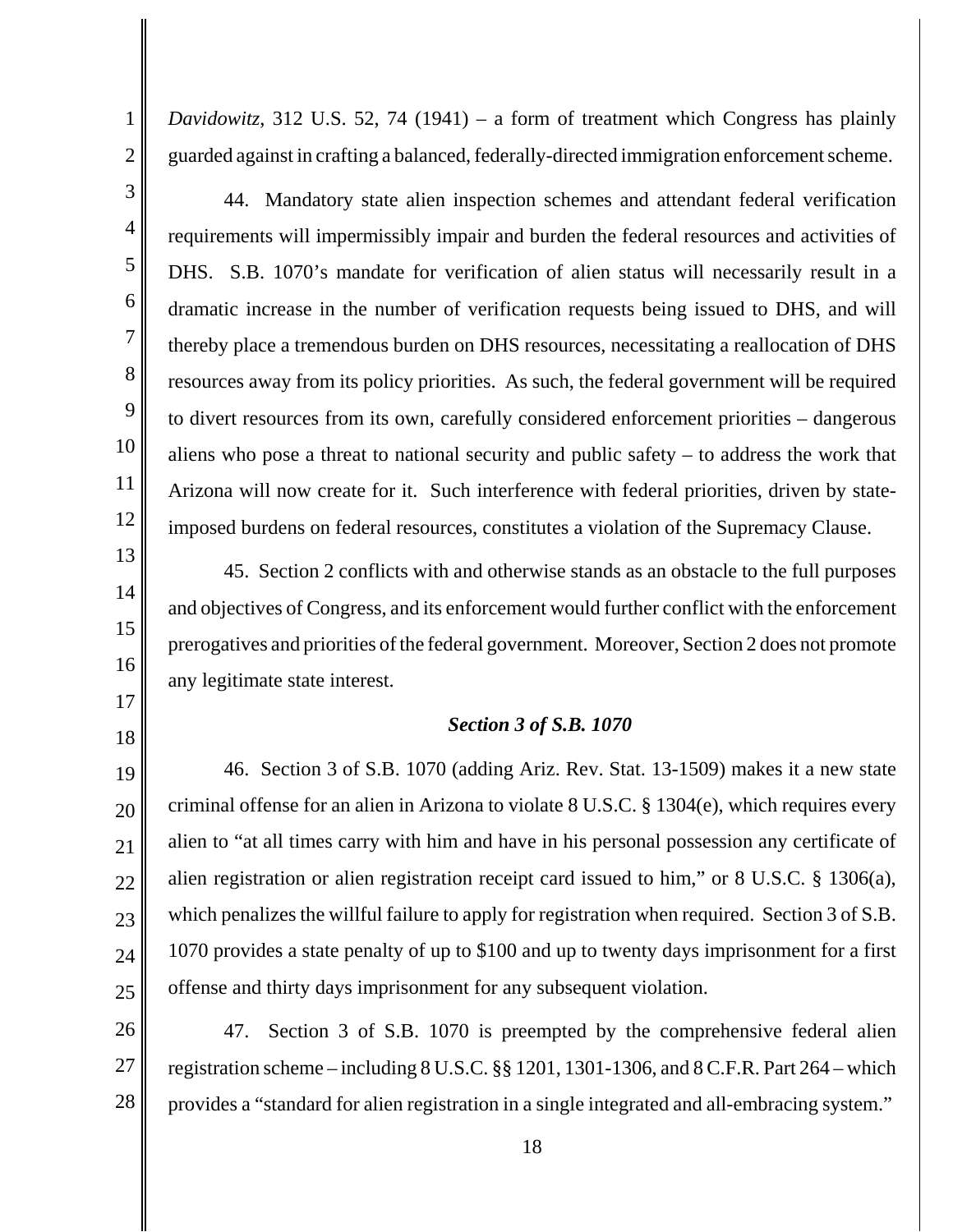*Hines*, 312 U.S. at 73. Section 3 of S.B. 1070 conflicts with and otherwise stands as an obstacle to the full purposes and objectives of Congress in creating a uniform and singular federal alien registration scheme.

3 4

5

6

7

8

9

10

11

12

13

14

15

16

17

18

1

2

48. Section 3 – the enforcement of which S.B. 1070 effectively mandates through operation of Section 2's alien inspection and verification regime – demands the arrest and prosecution of all aliens who do not have certain enumerated registration documents. But several classes of aliens who are eligible for humanitarian relief are simply not provided with registration documents while their status is being adjudicated by the federal government, notwithstanding the federal government's knowledge that these aliens are present in the United States. S.B. 1070 thus seeks to criminalize aliens whose presence is known and accepted by the federal government (at least during the pendency of their status review) and thereby conflicts with and otherwise stands as an obstacle to the full purposes and objectives of Congress in providing certain forms of humanitarian relief.

49. Additionally, Section 3 of S.B. 1070 is a key part of Arizona's new immigration policy as it is tantamount to a regulation of immigration, in that it seeks to control the conditions of an alien's entry and presence in the United States without serving any traditional state police interest. Accordingly, Section 3 of S.B. 1070 is preempted by the federal government's recognized exclusive authority over the regulation of immigration.

19 20

## *Section 4 of S.B. 1070/Ariz. Rev. Stat. 13-2319*

21 22 23 24 25 26 27 50. Section 4 of S.B. 1070 amended Ariz. Rev. Stat. 13-2319 (collectively, "Arizona's alien smuggling prohibition"). Arizona's alien smuggling prohibition makes it a felony for "a person to intentionally engage in the smuggling of human beings for profit or commercial purpose." Ariz. Rev. Stat. 13-2319. The statute defines "smuggling of human beings" as the "transportation, procurement of transportation or use of property . . . by a person or an entity that knows or has reason to know that the person or persons transported . . . are not United States citizens, permanent resident aliens or persons otherwise lawfully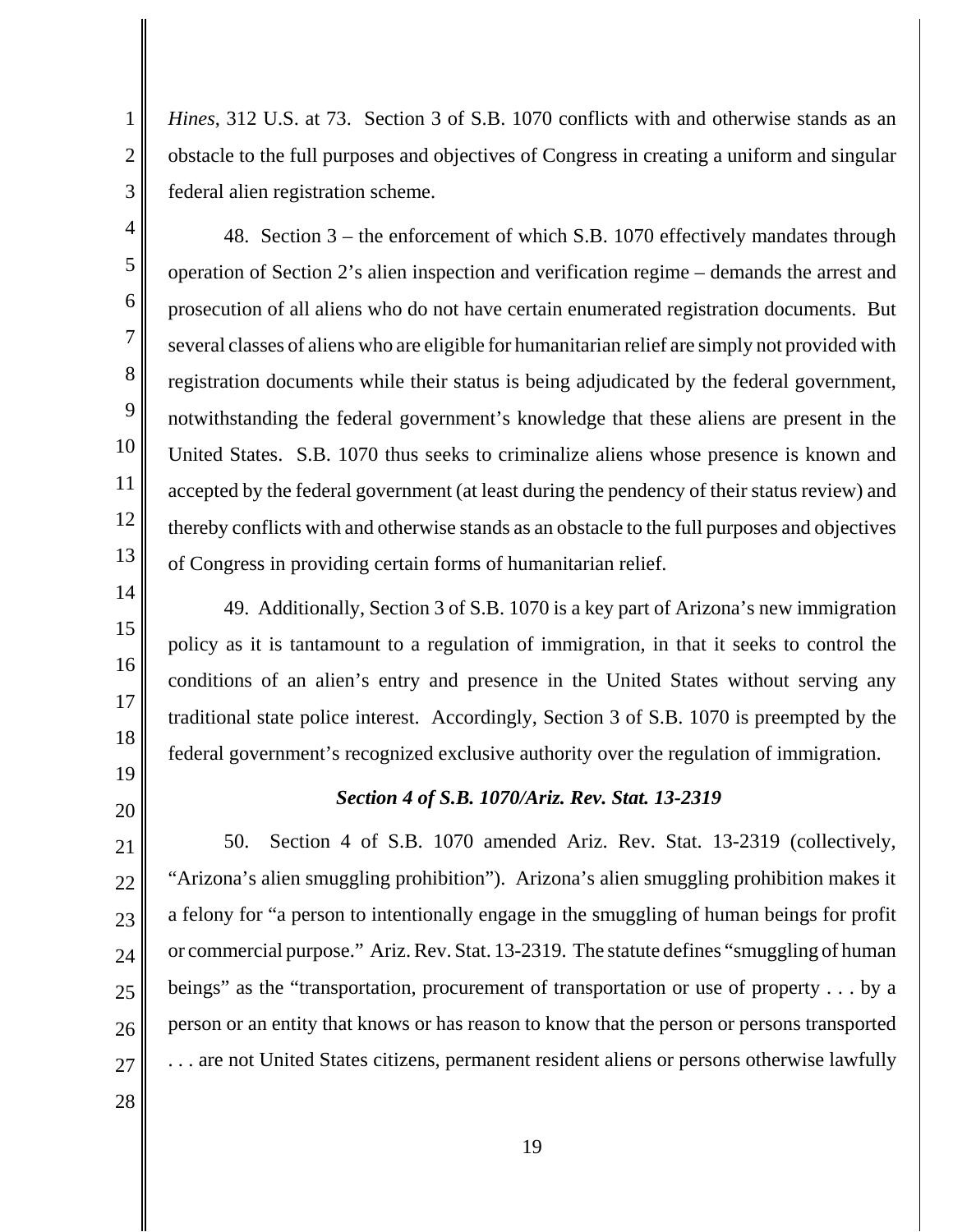in this state or have attempted to enter, entered or remained in the United States in violation of law." *Id.* § 13-2319(E).

2 3

1

4 5 6 7 8 9 10 11 12 13 14 15 16 17 18 19 20 21 22 23 24 25 26 27 51. Arizona's alien smuggling prohibition is preempted by federal law, including 8 U.S.C. § 1324. There are several key differences between the federal and Arizona alien smuggling provisions that demonstrate that Arizona's alien smuggling prohibition actually regulates conditions of unlawful presence and not smuggling at all. First, Arizona's alien smuggling law, unlike the federal criminal provisions, is not limited to transportation that is provided "in furtherance" of unlawful immigration, but instead prohibits the knowing provision of any commercial transportation services to an alien unlawfully present in the United States. Ariz. Rev. Stat. 13-2319(A). Second, unlike federal law, Arizona's alien smuggling law not only criminalizes the conduct of the transportation provider but has been used, in conjunction with Arizona's conspiracy statute, to prosecute the unlawfully present alien. Third, Arizona's smuggling provision is not targeted at smuggling across the United States' international borders. As a result of these differences, taken both separately and in tandem, Arizona's smuggling prohibition regulates the conditions of an alien's entry and continued presence in the United States, by essentially banning an unlawfully present alien from using commercial transportation. Although a state is free, in certain instances, to regulate conduct that is not regulated by the federal government, the differences between Section 4 and federal anti-smuggling law convert Arizona's alien smuggling prohibitions into a preempted regulation of immigration. Additionally, Arizona's smuggling prohibition will result in special, impermissible burdens for lawfully present aliens, who will predictably be impeded from using commercial transportation services due to the strictures of Section 4. Arizona's smuggling prohibition thus conflicts with and otherwise stands as an obstacle to the full purposes and objectives of Congress in creating a comprehensive system of penalties for aliens who are unlawfully present in the United States. *Section 5 of S.B. 1070* 

28

52. Section 5 of S.B. 1070 adds two new provisions to Arizona's revised code: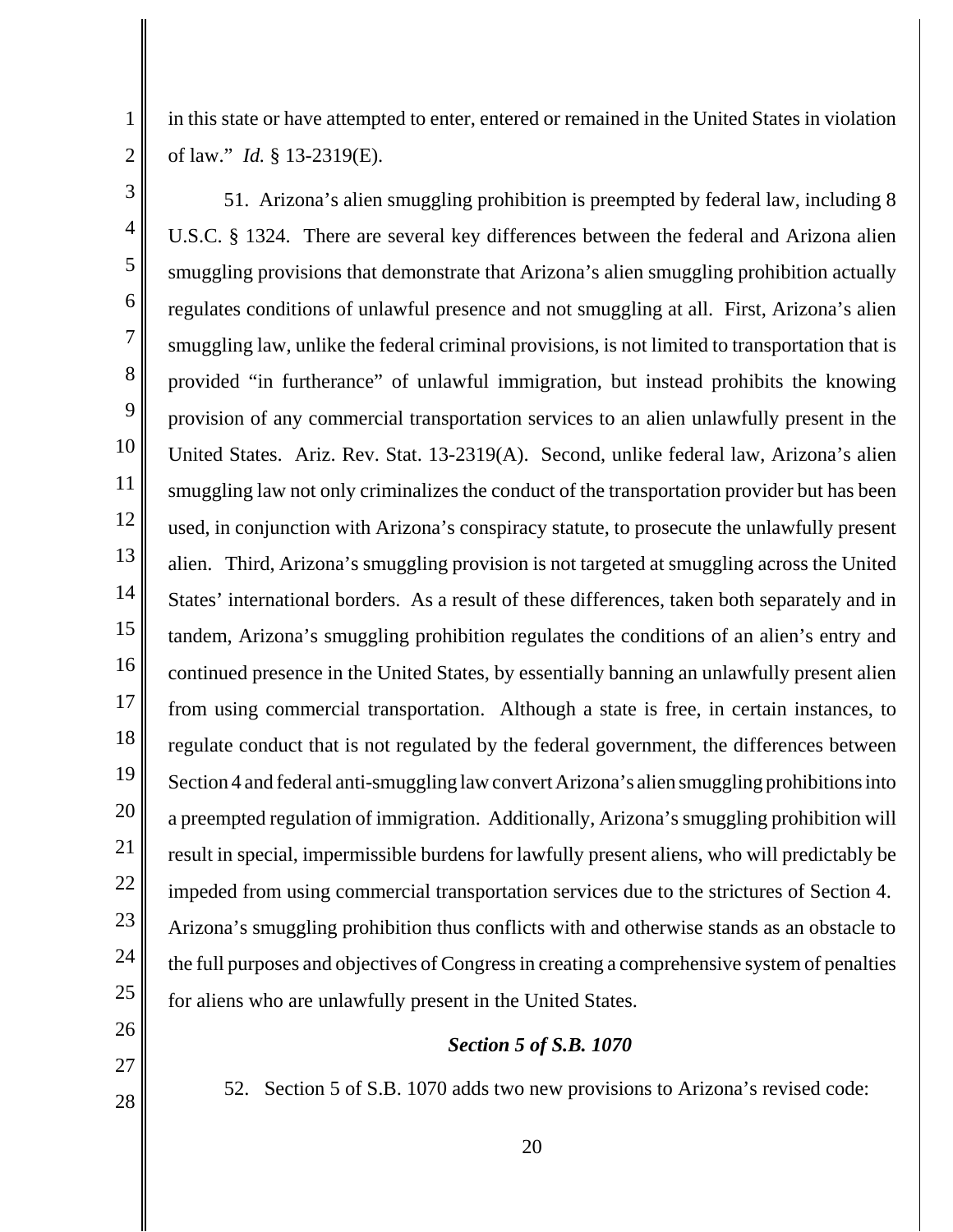7

8

9

10

11

12

13

14

15

16

17

Ariz. Rev. Stat. 13-2928 and Ariz. Rev. Stat. 13-2929.

53. Ariz. Rev. Stat. 13-2928 makes it a new state crime for any person who is "unauthorized" and "unlawfully present" in the United States to solicit, apply for, or perform work. S.B. 1070, Section 5(C)-(E).

54. Arizona's new prohibition on unauthorized aliens seeking or performing work is preempted by the comprehensive federal scheme of sanctions related to the employment of unauthorized aliens – including 8 U.S.C. §§ 1324a–1324c. The text, structure, history, and purpose of this scheme reflect an affirmative decision by Congress to regulate the employment of unlawful aliens by imposing sanctions on the employer without imposing sanctions on the unlawful alien employee. Arizona's criminal sanction on unauthorized aliens stands as an obstacle to the full purposes and objectives of Congress's considered approach to regulating employment practices concerning unauthorized aliens, and it conflicts with Congress's decision not to criminalize such conduct for humanitarian and other reasons. Enforcement of this new state crime additionally interferes with the comprehensive system of civil consequences for aliens unlawfully present in the United States by attaching criminal sanctions on the conditions of unlawful presence, despite an affirmative choice by Congress not to criminalize unlawful presence.

18 19 20 21 22 23 24 25 26 27 28 55. Ariz. Rev. Stat. 13-2929 makes it a new state crime for a person committing any criminal offense to (1) "transport . . . an alien . . . , in furtherance of the illegal presence of the alien in the United States, . . . if the person knows or recklessly disregards" that the alien is here illegally; (2) "conceal, harbor or shield . . . an alien from detection . . . if the person knows or recklessly disregards the fact that the alien" is unlawfully present; or (3) "encourage or induce an alien to come to or reside in this state if the person knows or recklessly disregards the fact that such . . . entering or residing in this state is or will be in violation of law." This provision exempts child protective service workers, first responders, and emergency medical technicians. S.B. 1070 § 5. This provision contains no further exceptions, including for organizations exempted by federal law from criminal liability, such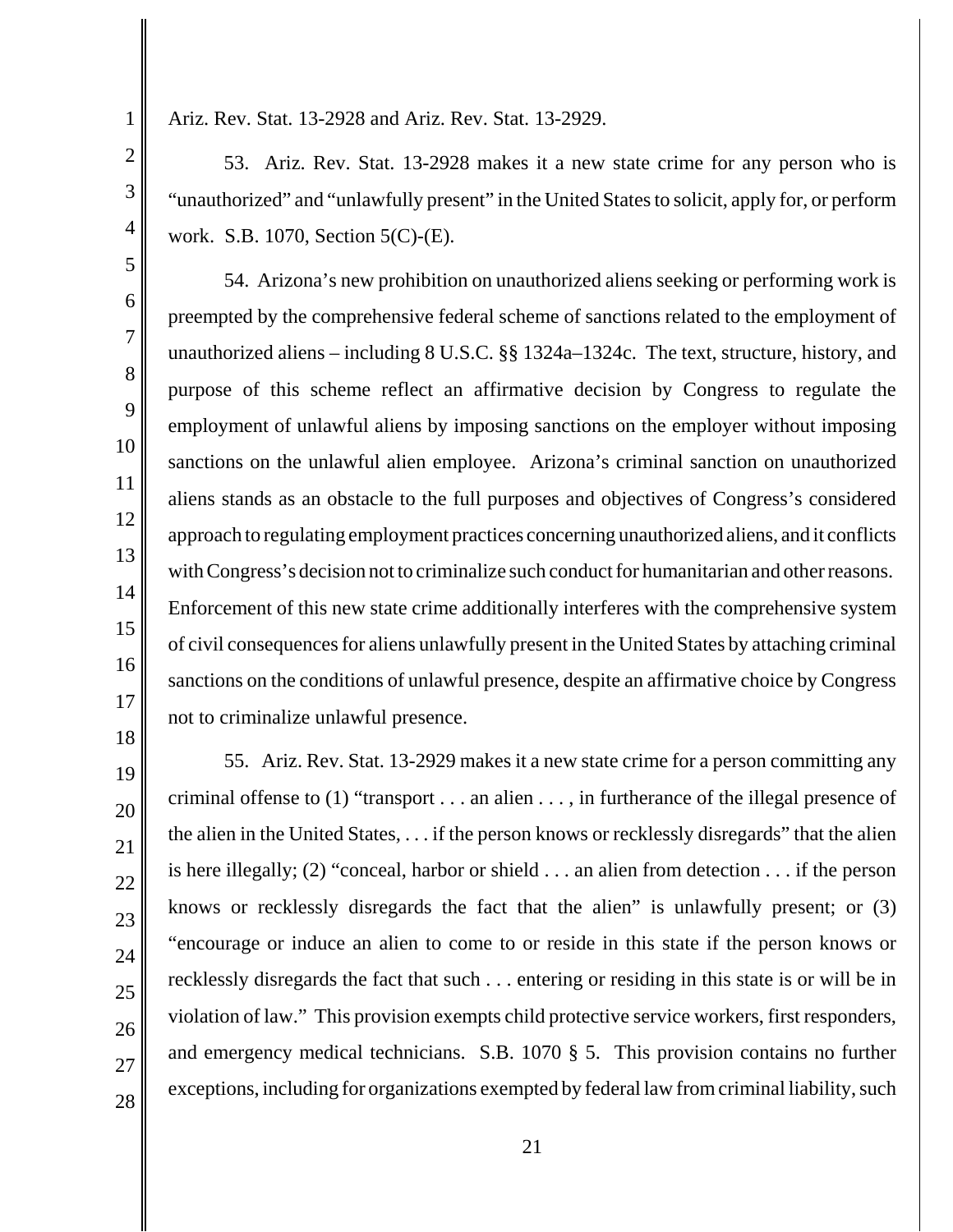as religious organizations which "encourage, invite, call, allow, or enable" an alien to volunteer as a minister or missionary. *See* 8 U.S.C. § 1324(a)(C).

56. Arizona's new state law prohibition of certain transporting, concealing, and encouraging of unlawfully present aliens is preempted by federal law, including 8 U.S.C.  $\S 1324(a)(1)(C)$ . This new provision is an attempt to regulate unlawful entry into the United States (through the Arizona border). The regulation of unlawful entry is an area from which states are definitively barred by the U.S. Constitution. Additionally, because the purpose of this law is to deter and prevent the movement of certain aliens into Arizona, the law restricts interstate commerce. Enforcement and operation of this state law provision would therefore conflict and interfere with the federal government's management of interstate commerce, and would thereby violate Article I, Section 8 of the United States Constitution.

#### *Section 6 of S.B. 1070*

57. Section 6 of S.B. 1070 amends a preexisting Arizona criminal statute (Ariz. Rev. Stat. 13-3883) governing the circumstances under which law enforcement officers can make a warrantless arrest. Section 6 allows the arrest of anyone whom the officer has probable cause to believe "has committed any public offense that makes the person removable from the United States," and does not require coordination with DHS to confirm removability. The warrantless arrest authority provided by Section 6 applies to persons who have committed an offense in another state when an Arizona law enforcement official believes that offense makes the person removable. *See* Ariz. Rev. Stat. 13-3883.

28 58. Arizona law previously allowed for the warrantless arrest of anyone who was suspected of having committed a misdemeanor or felony in Arizona. Although Section 6 authorizes warrantless arrests based on crimes committed out of state, it does so only if the officer believes the crime makes the individual removable. Thus, Section 6 is not intended to serve any new law enforcement interest. Rather, the purpose of Section 6, especially when read in light of S.B. 1070's overall purpose, is plain: Section 6 provides additional means to arrest aliens in the state on the basis of immigration status.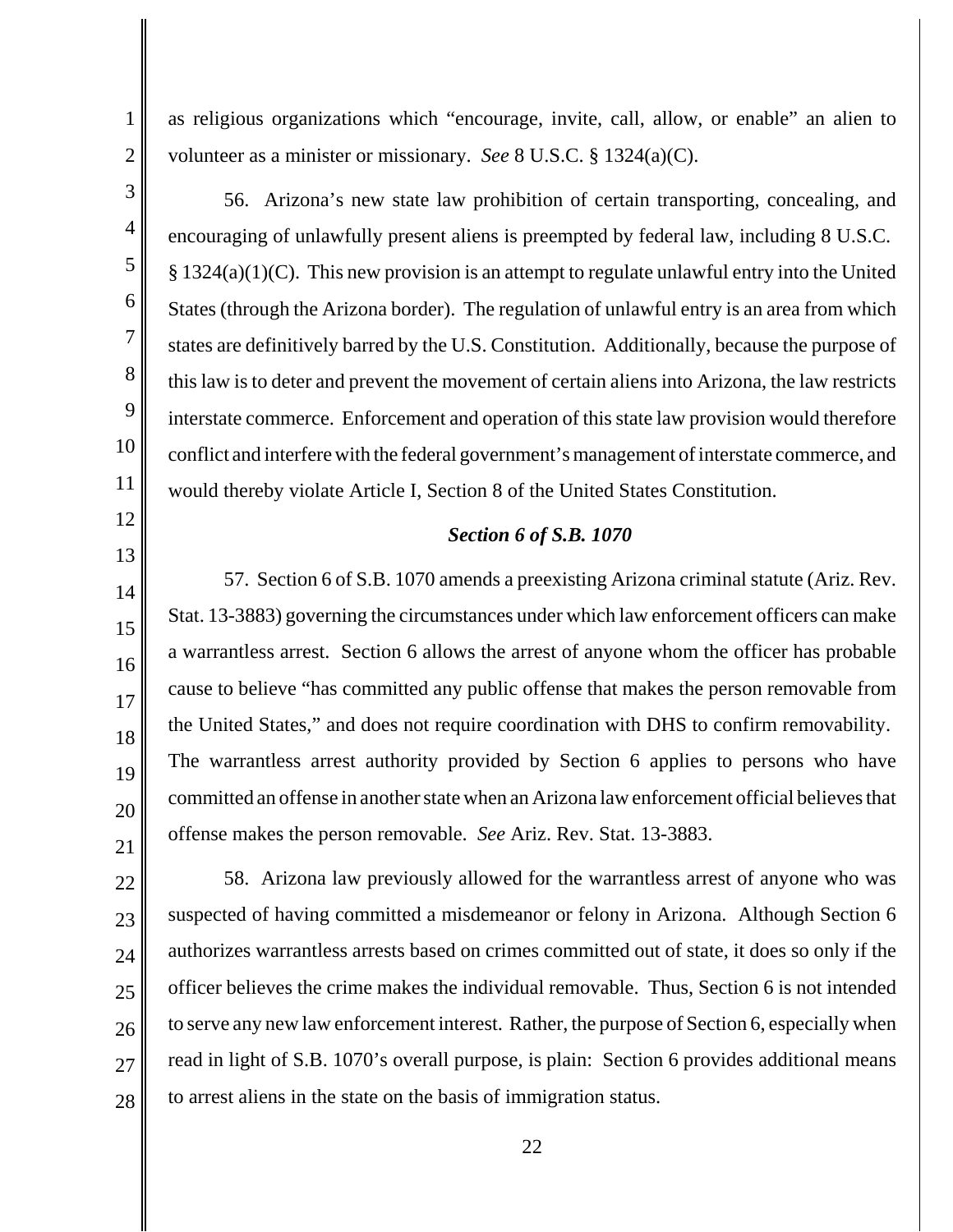3 4 6 8 Section 6 of S.B. 1070 interferes with the federal government's enforcement prerogatives and will necessarily impose burdens on lawful aliens in a manner that conflicts with the purposes and practices of the federal immigration laws. Additionally, Section 6 will result in the arrest 59. Section 6 makes no exception for aliens whose removability has already been resolved by federal authorities, despite the fact that only the federal government can actually issue removal decisions. Section 6 will therefore necessarily result in the arrest of aliens based on out-of-state crimes, even if the criminal and immigration consequences of the outof-state crime have already been definitively resolved. For that reason, as with Section 2, of aliens whose out-of-state crimes would not give rise to removal proceedings at all.

60. By reason of the foregoing, defendants' actions have caused and will continue to cause substantial and irreparable harm to the United States for which plaintiff has no adequate remedy except by this action.

# 13 14

15

16

1

2

5

7

9

10

11

12

## **FIRST CAUSE OF ACTION – VIOLATION OF THE SUPREMACY CLAUSE**

61. Plaintiff incorporates paragraphs 1 through 60 of the Complaint as if fully stated herein.

17 18 19 20 21 22 23 62. Sections 1-6 of S.B. 1070, taken in whole and in part, represent an impermissible effort by Arizona to establish its own immigration policy and to directly regulate the immigration status of aliens. In particular, Sections 1-6 conflict with federal law and foreign policy, disregard federal policies, interfere with federal enforcement priorities in areas committed to the discretion of plaintiff United States, and otherwise impede the accomplishment and execution of the full purposes and objectives of federal law and foreign policy.

- 24
- 25
- 26

27

28

# **SECOND CAUSE OF ACTION – PREEMPTION UNDER FEDERAL LAW**

63. Sections 1-6 of S.B. 1070 violate the Supremacy Clause, and are invalid.

64. Plaintiff incorporates paragraphs 1 through 63 of the Complaint as if fully stated herein.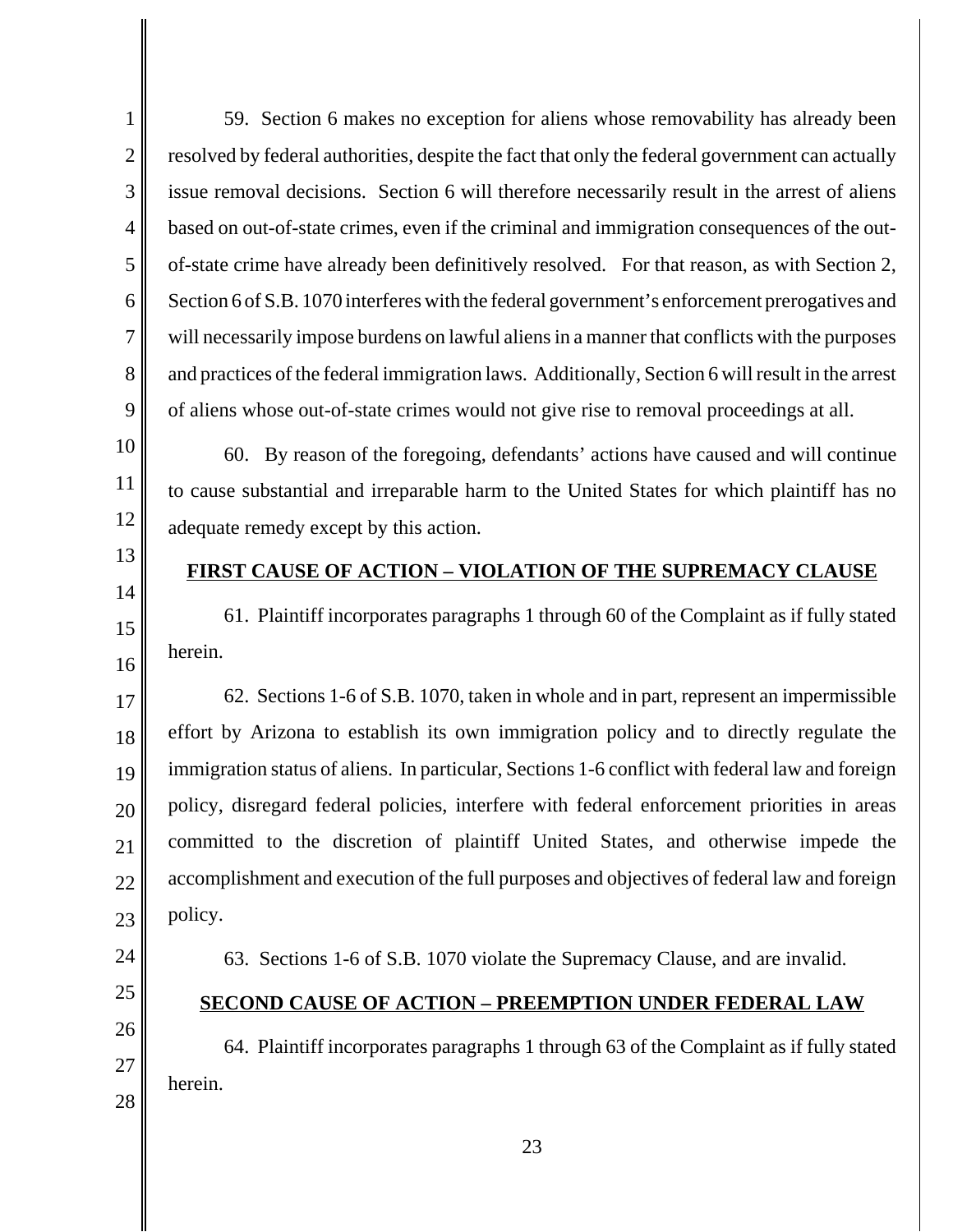| $\mathbf{1}$   | 65. Sections 1-6 of S.B. 1070 are preempted by federal law, including 8 U.S.C.                    |  |
|----------------|---------------------------------------------------------------------------------------------------|--|
| $\overline{2}$ | § 1101, et seq., and by U.S. foreign policy.                                                      |  |
| 3              | <b>THIRD CAUSE OF ACTION - VIOLATION OF THE COMMERCE CLAUSE</b>                                   |  |
| $\overline{4}$ | 66. Plaintiff incorporates paragraphs 1 through 65 of the Complaint as if fully stated            |  |
| 5              | herein.                                                                                           |  |
| 6<br>7         | 67. Section 5 of S.B. 1070 (adding Ariz. Rev. Stat. 13-2929) restricts the interstate             |  |
| 8              | movement of aliens in a manner that is prohibited by Article One, Section Eight of the            |  |
| 9              | Constitution.                                                                                     |  |
| 10             | 68. Section 5 of S.B. 1070 (adding Ariz. Rev. Stat. 13-2929) violates the Commerce                |  |
| 11             | Clause, and is therefore invalid.                                                                 |  |
| 12             | <b>PRAYER FOR RELIEF</b>                                                                          |  |
| 13             | WHEREFORE, the United States respectfully requests the following relief:                          |  |
| 14             | 1. A declaratory judgment stating that Sections 1-6 of S.B. 1070 are invalid, null, and           |  |
| 15             | void;                                                                                             |  |
| 16<br>17       | 2. A preliminary and a permanent injunction against the State of Arizona, and its                 |  |
| 18             | officers, agents, and employees, prohibiting the enforcement of Sections 1-6 of S.B. 1070;        |  |
| 19             | 3. That this Court award the United States its costs in this action; and                          |  |
| 20             | 4. That this Court award any other relief it deems just and proper.                               |  |
| 21             |                                                                                                   |  |
| 22             | DATED: July 6, 2010<br>Tony West                                                                  |  |
| 23             | <b>Assistant Attorney General</b>                                                                 |  |
| 24             | Dennis K. Burke<br><b>United States Attorney</b>                                                  |  |
| 25             | Arthur R. Goldberg<br>Assistant Director, Federal Programs Branch                                 |  |
| 26<br>27       |                                                                                                   |  |
| 28             | S Varu Chilakamarri<br>Varu Chilakamarri (NY Bar #4324299)<br>Joshua Wilkenfeld (NY Bar #4440681) |  |
|                | 24                                                                                                |  |
|                |                                                                                                   |  |

 $\begin{array}{c} \hline \end{array}$